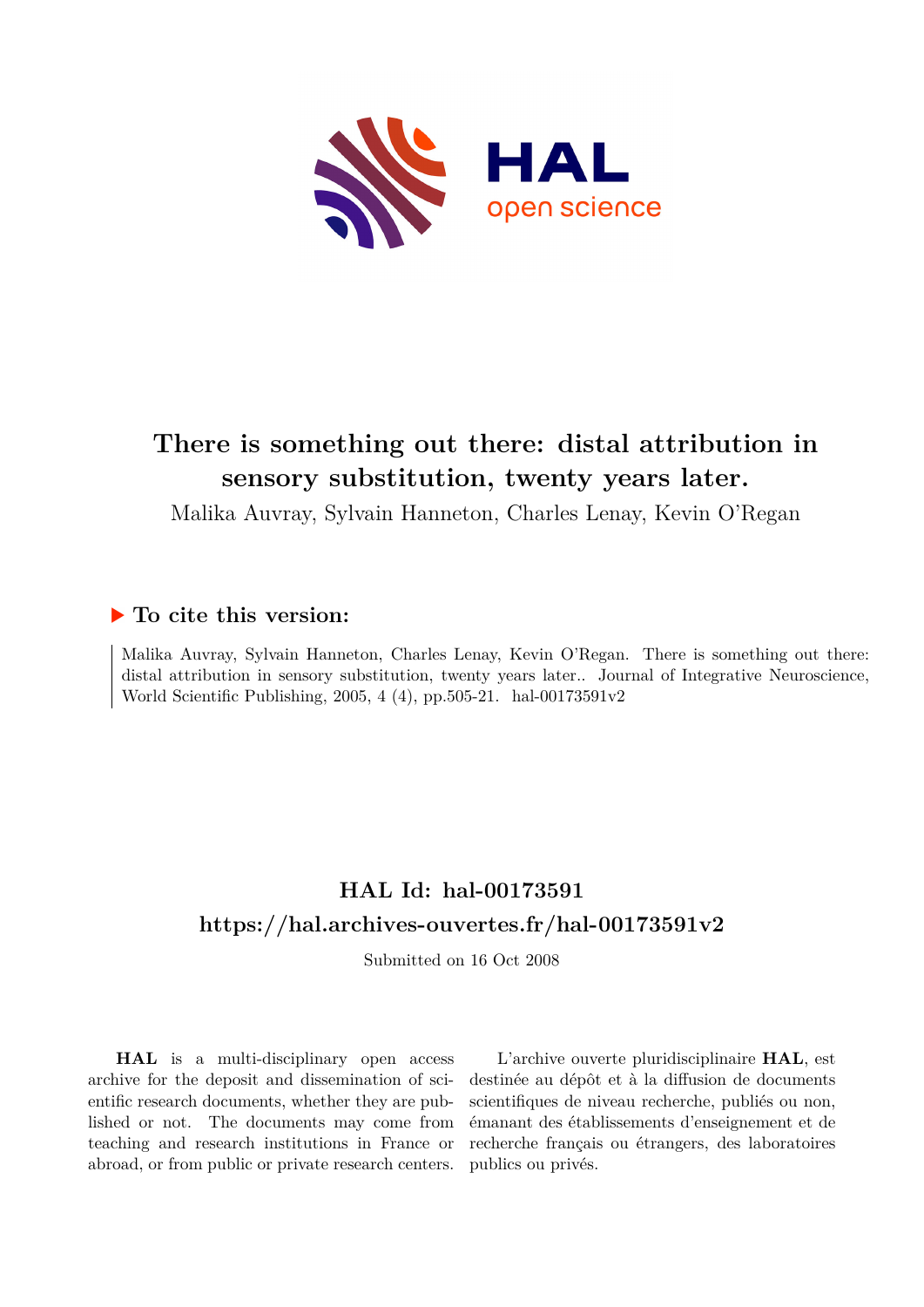Reprint of the submitted version of Auvray M, Hanneton S, Lenay C, O'Regan K. There is something out there: Distal

# attribution in substitution, twenty years later. J Integr Neurosci. 2005 Dec;4(4):505-21.<br>
SUBMITTED<br>
SUBMITTED **Directed** a territory is a general such as the l **There is something out there: Distal attribution in sensory substitution, twenty years later VERSION!**

## Malika Auvray <sup>1</sup>, Sylvain Hanneton <sup>2</sup>, Charles Lenay <sup>3</sup> and Kevin O'Regan <sup>4</sup>

<sup>1</sup> Laboratoire de Psychologie Expérimentale, CNRS UMR 8581, Université Paris 5 René Descartes, 71 Avenue Edouard Vaillant, 92774 Boulogne-Billancourt, France.

<sup>2</sup> Laboratoire Neurophysique et Physiologie du Système Moteur, CNRS UMR 8119 & UFR STAPS, Université Paris 5 René Descartes, UFR Biomédicale des Saints Pères. 45 rue des Saints Pères. 75270 Paris CEDEX 06 France.

<sup>3</sup> COSTECH, Université de Technologie de Compiègne, Centre Benjamin Franklin, BP 60203 Compiègne, France

<sup>4</sup> Laboratoire de Psychologie Expérimentale, CNRS UMR 8581, Université Paris 5 René Descartes, 71 Avenue Edouard Vaillant, 92774 Boulogne-Billancourt, France.

Corresponding author: **Malika Auvray**

Address: Laboratoire de Psychologie Expérimentale, 71 Avenue Edouard Vaillant - 92774 Boulogne-Billancourt, France Tel: 00 33 6 60 48 14 44 - Fax: 00 33 1 55 20 58 54 e-mail: malika.auvray@univ-paris5.fr. Web: http://www.malika-auvray.com

Preprint of an article submitted for consideration in Journal of Integrative Neuroscience © 2005 [copyright World Scientific Publishing Company] [http://www.worldscinet.com/jin/jin.shtml]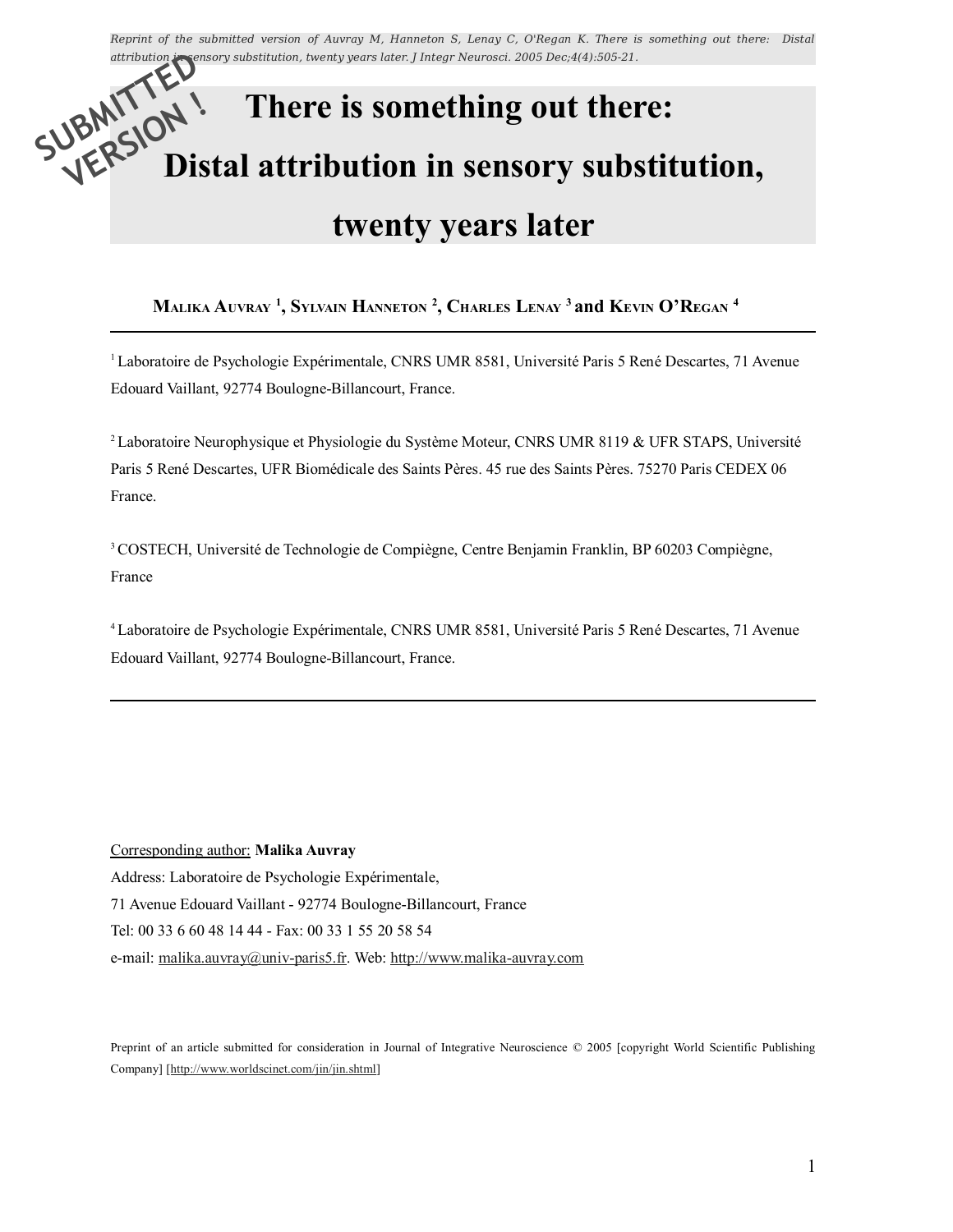#### **Abstract**

Sensory substitution constitutes an interesting domain of study to consider the philosopher's classical question of distal attribution: how we can distinguish between a sensation and the perception of an object that causes this sensation. We tested the hypothesis that distal attribution is constituted of three distinct components: the existence of a coupling between subjects' movements and stimulation, the presence of an object and the existence of a perceptual space. We propose to try to understand and systemize the different conditions that are necessary for a distal attribution to occur.

We equipped sixty naïve and uninformed participants with a visual-to-auditory substitution device, without any information about it. This device converts the video stream produced by a headmounted camera into a sound stream. We investigated several experimental conditions: the existence or not of a correlation between movements and resulting stimulation, the direct or indirect (with a handle) manipulation of an object, and the presence of a background environment. Participants were asked to describe their impressions by rating their experiences in terms of seven possible "scenarios". These scenarios were carefully chosen to distinguish the degree to which the participants attributed their sensations to a distal cause. Participants rated the scenarios both before and after they were given the possibility to interrupt the stimulation with an obstacle. Did participants extract laws of covariation between their movements and resulting stimulation? Did they deduce the existence of a perceptual space originating from this coupling? Did they individuate objects that caused the sensations? The results showed that, whatever the experimental conditions, participants were able to establish that there was a link between their movements and the resulting auditory stimulation. Detection of the existence of a coupling was more frequent than the inferences of distal space and object.

**Key words:** Sensory substitution, distal attribution, space, object, objecthood, sensory-motor theory, sensory-motor coupling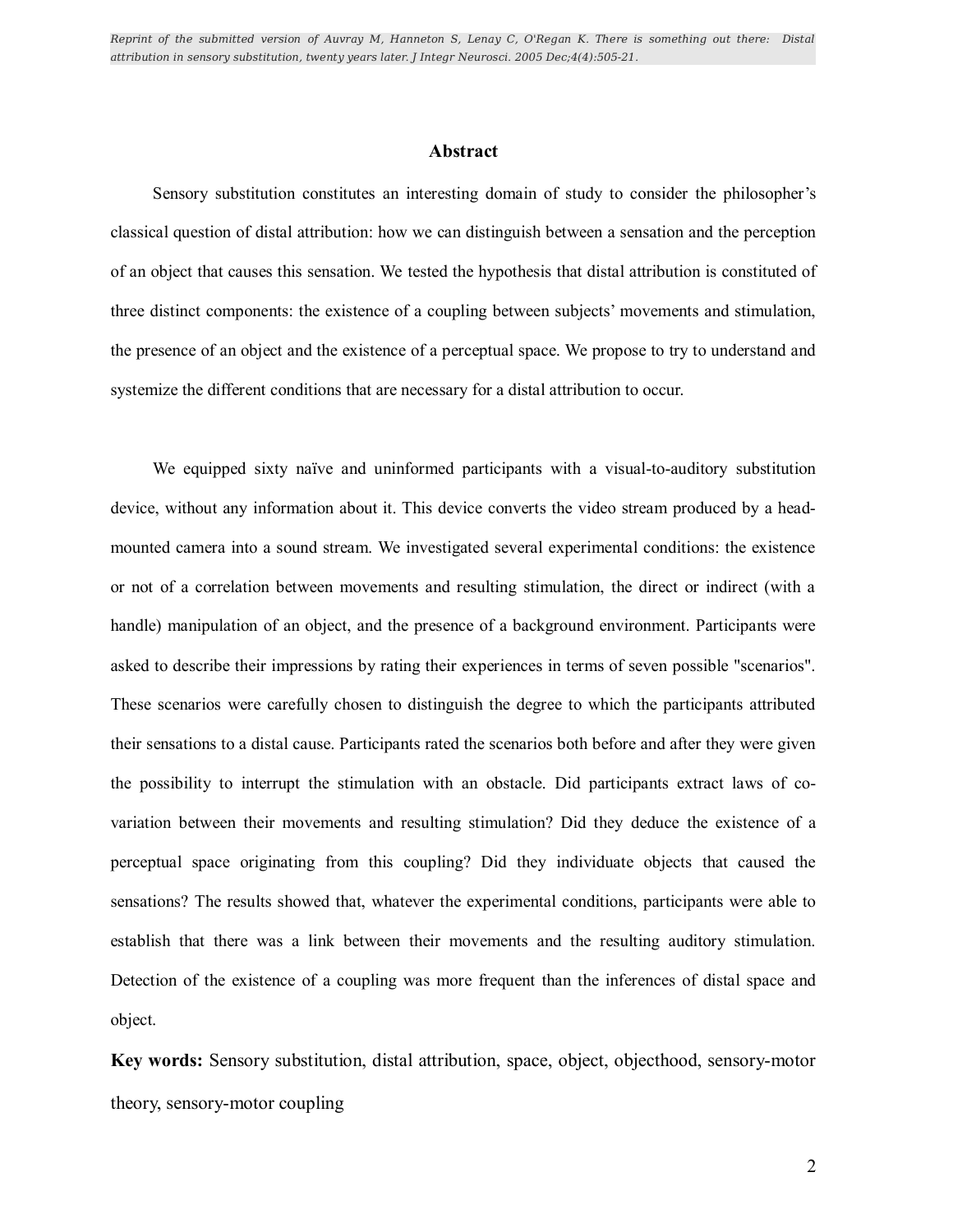#### **1- Introduction**

Distal attribution can be defined as the ability to attribute the cause of our proximal sensory stimulation to an exterior and distinct object. The question of distal attribution is widely studied in philosophy, but it has not been extensively addressed in experimental psychology. Sensory substitution systems give us the opportunity to study this question. These systems allow information coming from an artificial receptor to be processed by a sensory organ which is unusual for this information source. Sensory substitution systems for example allow visual stimulation to be converted in such a way that it can be processed by the auditory or somaesthetic systems. This perceptual coupling is new for subjects and it provides a way to study how users can integrate and achieve the mastery of a new perceptual space and how they can attain the notion of the existence of an exterior and distant object in this new perceptual space.

Several studies have shown that after training, proximal stimulation produced by sensory substitution devices can be attributed to exterior and distant causes. For instance, with the Tactile Vision Substitution System (TVSS) developed by Bach-y-Rita, users no longer feel the stimulation on their skin where it occurs but directly attribute the cause of the stimulation to a distant object (Bach-y-Rita, 1972, White et al, 1970). Similar observations have been made with visual-to-auditory substitution devices, for instance with the device The Voice developed by Meijer (Meijer, 1992). One user relates that at the beginning she just heard sounds without attributing any meaning to them (as proximal stimulation). However, after training, she was able to distinguish sounds represented by the device from other sounds, and via these sounds she perceived objects as located in a three dimensional space (as distal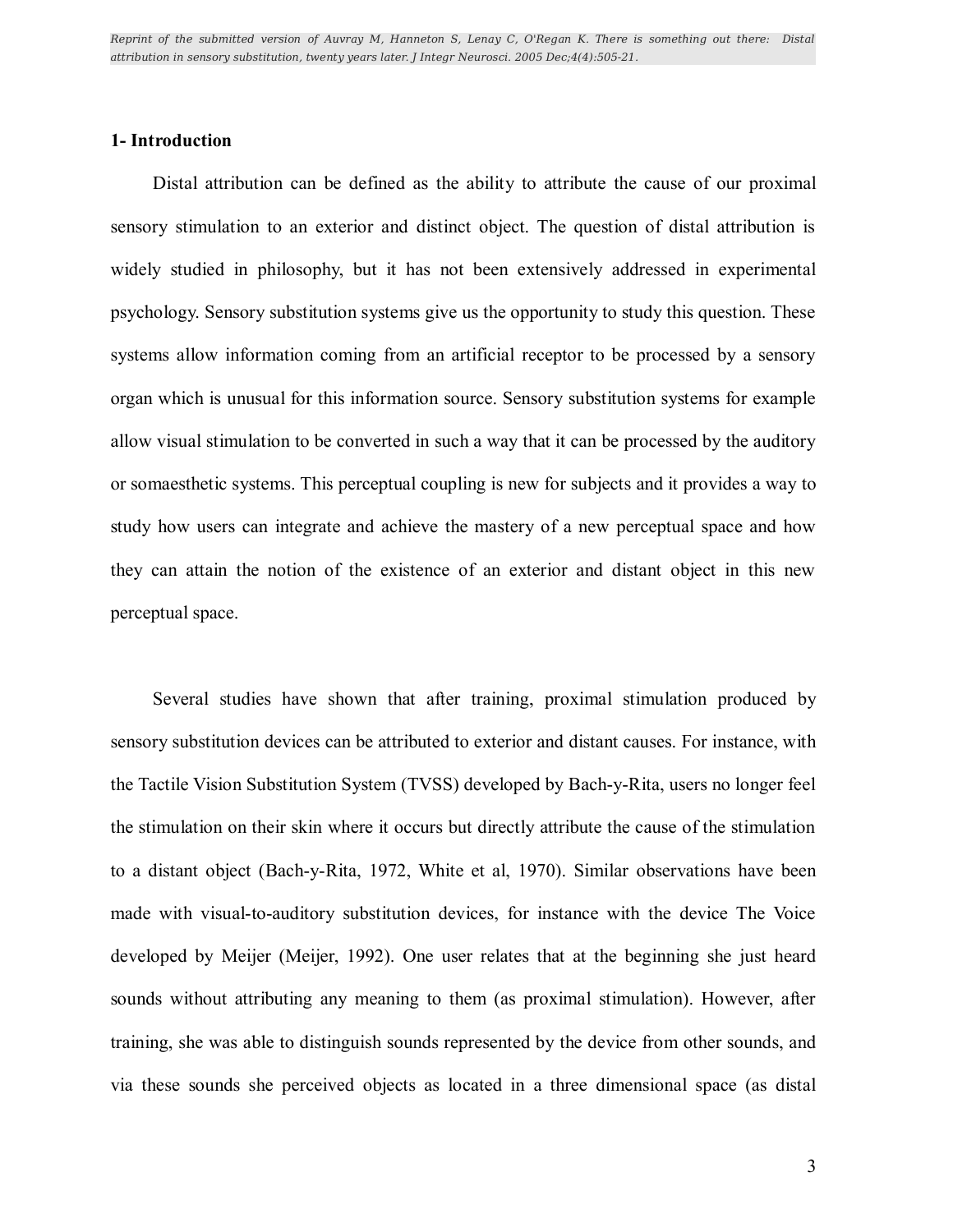perception). We underline that these observations can be made with many technical devices. For example, a blind person using a cane experiences the stimulation at the end of the cane rather than in the hand, where it occurs.

However, in all these experiments users are generally informed about the functioning of the device and extensively trained to use it. Furthermore, the localization or recognition tasks that have been used presuppose the existence of a distant object. Users therefore know that a distant object can be the cause of the variations in sensation. The following question arises: can distal attribution occur when observers do not have any prior knowledge of the link between their actions with the device and the resulting variation in stimulation? To answer this question, Epstein, Hughes, Schneider and Bach-y-Rita (1986) equipped naïve blindfolded participants with a visual-to-tactile substitution device. The patterns of stimulation that participants received were created by converting a video image obtained from a headmounted camera into vibratory stimulation delivered on one finger (a modified Optacon). However, no information about the functioning of the device was provided to the participants. They were only told that stimulation would be delivered by a device new to them. Results were based on subjective reports of participants' experiences, in which they rated the feasibility of different scenarios describing hypotheses corresponding to the experimental situation they experienced. Results showed that, even if participants become aware of the link between their movements and variations of vibratory stimulation, they never develop the hypothesis of distal attribution.

However, results obtained in the Epstein et al. experiments have to be considered carefully. Each scenario they used proposed a different hypothetical device that the participant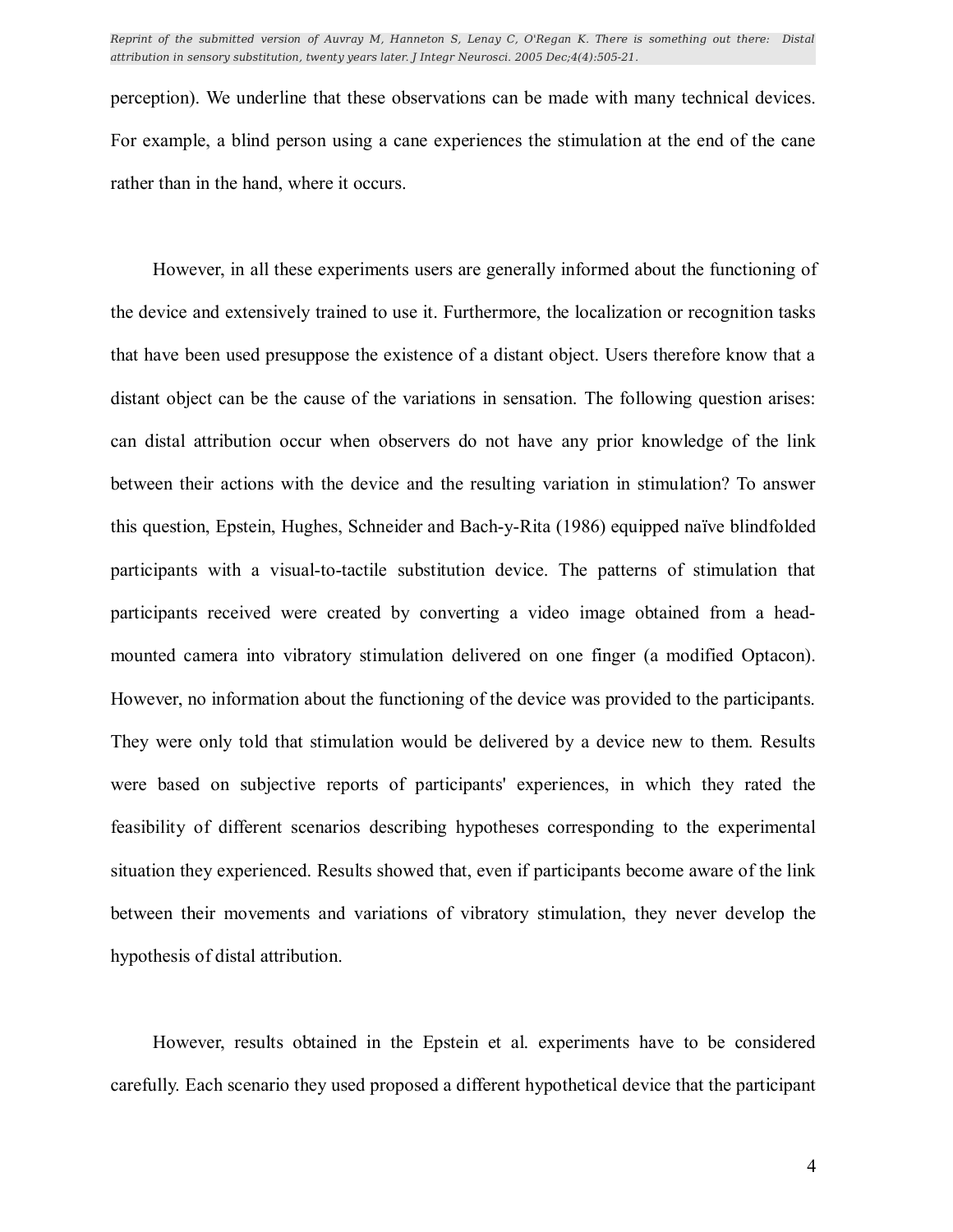might be being stimulated through, and participants had to rate the different scenarios as a function of their probability. The authors considered that only one of the proposed scenarios (the one corresponding to the real experimental setup) corresponded to the participant achieving distal attribution. Closer consideration of the scenarios used by Epstein et al. however suggests that in fact each of the scenarios may actually have involved different forms of distal attribution, in some degree.

Thus it could be the case that distal attribution should not be considered as an all-ornone process, but constituted of three distinct components. The first proposed component consists in the subject's realizing that there is a coupling between his movements and incoming stimulation. The second component is the realization of the presence of an outside object. The stimulation obtained is attributed to an exterior and distant cause and this cause is individuated as an object. The third proposed component consists in the existence of a perceptual space. Subjects understand variations in the stimulation as corresponding to spatial variations related to the relative spatial position of the source. Extraction of all these three notions would, we suggest, allow subjects to reach complete distal attribution.

#### **2- Experimental Protocol**

#### **Apparatus**

The visual-to-auditory substitution system used in the present study is the *Vibe* device, developed in collaboration with the *Laboratoire de Neurophysique et Physiologie*, CNRS UMR 8119 (Sylvain Hanneton) and the *Laboratoire de Psychologie ExpÈrimentale*, CNRS UMR 8581 (Malika Auvray, Sylvain Haupert, J. Kevin O'Regan). The Vibe device is an experimental system for the conversion of images into sound patterns. The sound used is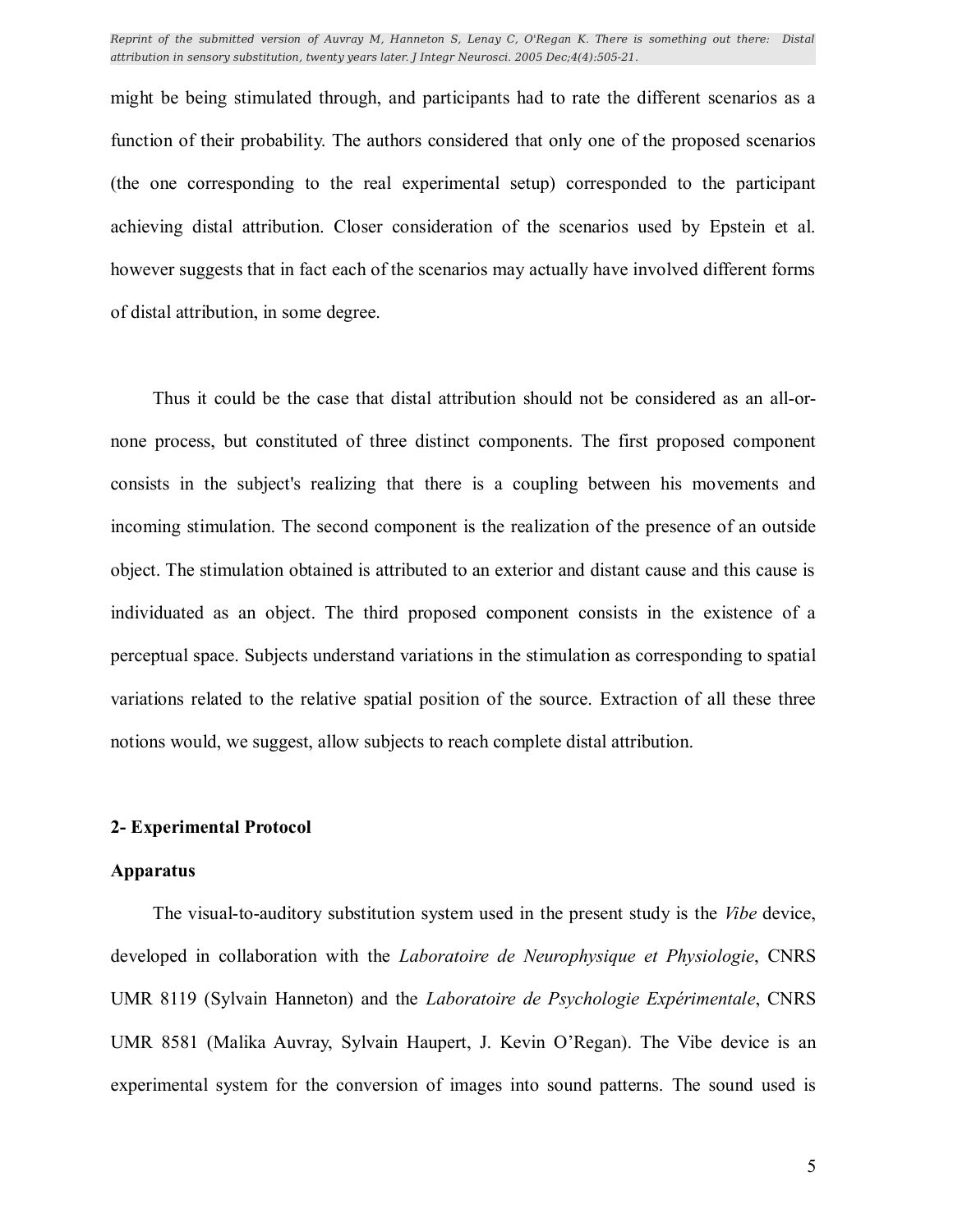composed of sinusoidal sounds produced by virtual "sources" corresponding each to a *i* receptive field" in the image. Each receptive field is a set of localised pixels. The sound's loudness is determined by the mean luminosity of the pixels of the corresponding receptive field. The frequency and the inter-aural disparity are determined by the centre of gravity of the co-ordinates of the receptive fieldís pixels in the image (see Fig. 1). In the following experiments, we used a virtual "retina" composed of 200 sound sources (i.e. 200 receptive fields of 10 pixels).



Vibe video-to-sound conversion : sounds produced by the device are originating from n sinusoidal sources. The amplitude of the sound produced by each source is updated each time a picture is captured by the webcam. This update depends on the state of the « receptive<br>field » linked to the source. A receptive field is a set of k pixels. The amplitude of t mean value of the RGB components (brightness) over the k pixels of the receptive field. The position associated to the source in the picture is the barycenter of the position of the k pixels. The frequency of the sound is given by the vertical position of the source. The balance of the sound between the left and right channels (panoramic) is given by the horizontal position of the source. A threshold can be applied in order to make sounds produced by either dark or luminous objects in the picture more prominent. A receptive field (R) made of five pixels (P1 to P5) and controlling the sound emitted by a source (S) is figured on this illustration.

**Figure 1. Schema of the visual-to-auditory substitution device Vibe**

#### **Participants**

Sixty participants were recruited in the student population of Paris 5 University. All participants were naïve as to the purpose of the study and none of them had previous experience with a sensory substitution device. The participants received neither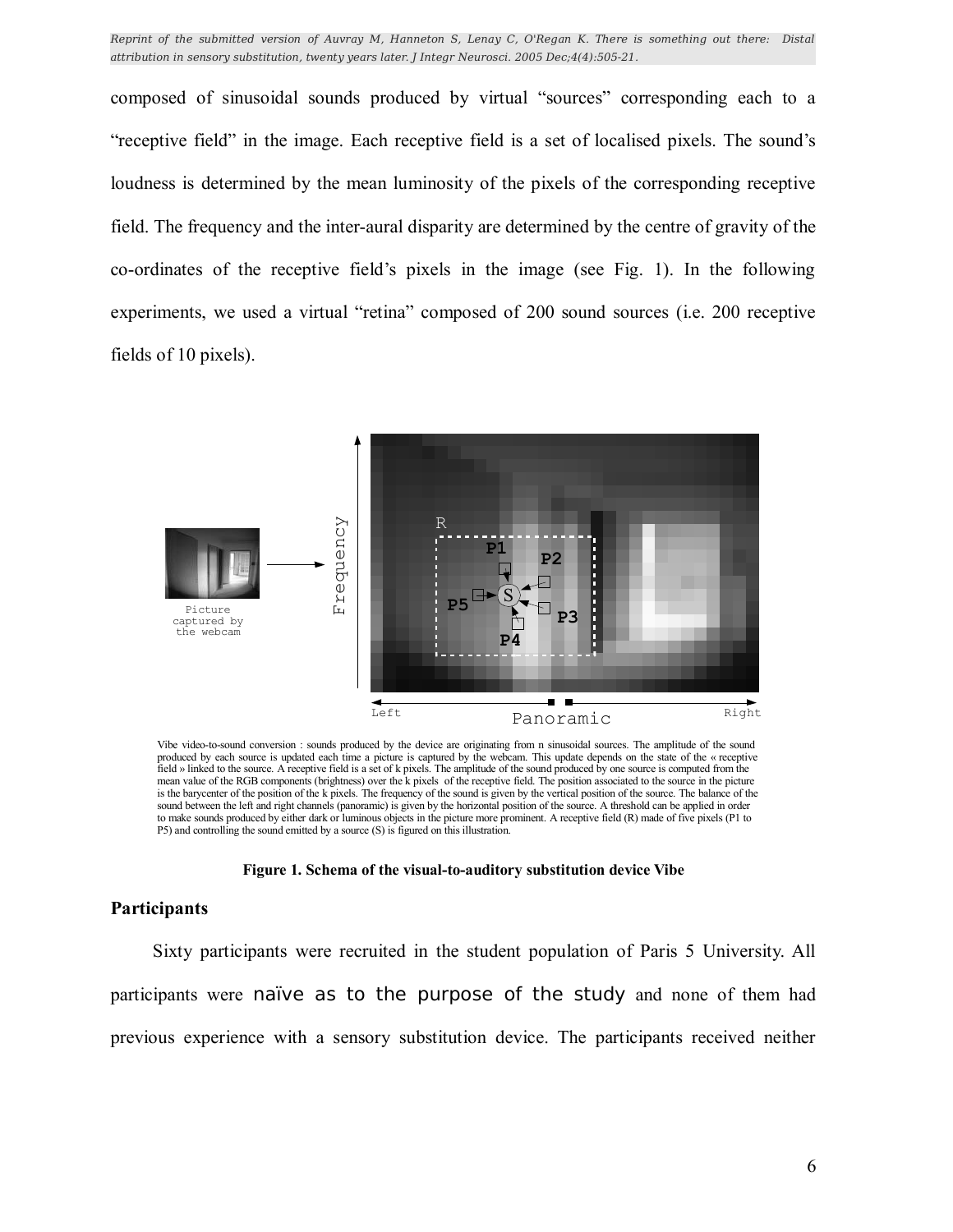money nor course credit for their participation. The experiment took on average one hour to be completed.

#### **Procedure**

The experiments were done in a dark room. Participants were blindfolded prior to entering the room. Before entering the room they were simply told that they would hear sounds new to them and that they would have to rate the plausibility of several explanations concerning these sounds. We gave them no other explanation concerning the experiment or concerning the functioning of the device. Once participants were seated on the room we fitted them with a pair of headphones (Sennheiser H280 pro). A webcam (Qcam 330) was fixed on the top of the headphones in such a way that participants could not detect its presence. This webcam acquired images from the surroundings and was connected to a Sony PCG-FX401 personal computer. The Vibe software hosted in the PC translated, in real time, images captured by the webcam into auditory output transmitted to the participants through the headphones. The room was dark and the participants manipulated a luminous object that differed according to the different experimental conditions (see below).

During the first fifteen minutes, participants were instructed to make a variety of movements so that they would understand the different possible modes of interaction with the device. These movements included movements of the head only, movements of the arm only, movements in opposition of the head and hand, and tracking. Participants were then given five minutes to explore the scene freely. At the end of the exploration, participants were asked to score each of seven possible explanations on a discrete scale from zero (not plausible) to ten (certainty), as a function of their estimation of the plausibility of the scenarios.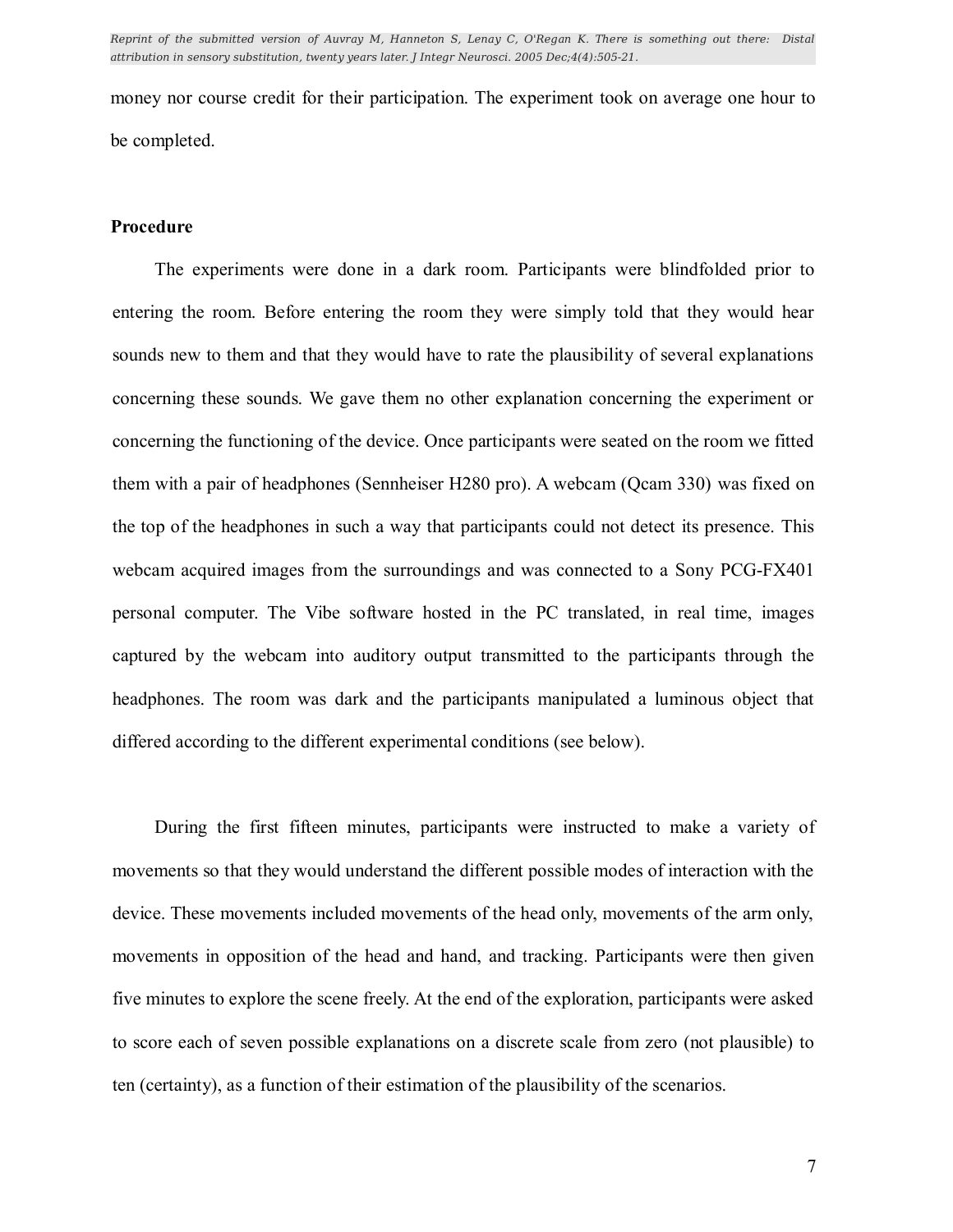In a second part of the experiment which we called the "interruptible source" session, participants were placed in the same experimental conditions. We asked them to carry out the same succession of movements. Then, we asked them to hold a 21 x 29.7 cm sheet of cardboard in front of their faces and to make vertical movements with it. These movements were done in such a way that the cardboard interrupted auditory stimulation caused by the luminous object. We then asked the participants to score the different scenarios again.

#### **Experimental conditions**

Participants were divided into five groups of 12 participants.

**1-** One group manipulated a lever with a luminous cube (14 x 14 x 14 cm) fixed on it. The lever could be moved in all directions in the horizontal plane.

**2-** One group was only allowed to use movements of their body (displacement of the camera) in order to perceive a luminous cube  $(14 \times 14 \times 14 \text{ cm})$  placed on a table in front of them.

**3-** One group manipulated a lever with a luminous object fixed on it, as in condition 1. However, additionally, a background environment consisting of six small light emitting diodes fixed on the wall was present.

**4-** One group directly manipulated a luminous object: a luminescent juggling ball having a diameter of 7 cm diameter (see Fig. 2).

**5-** One control group was divided into two groups of six participants. Participants were placed in the same experimental conditions as in the first and second conditions. Participants of the control group heard sounds that did not correspond to their movements. Sounds had been prerecorded from previous participants placed in the corresponding experimental conditions 1 and 2.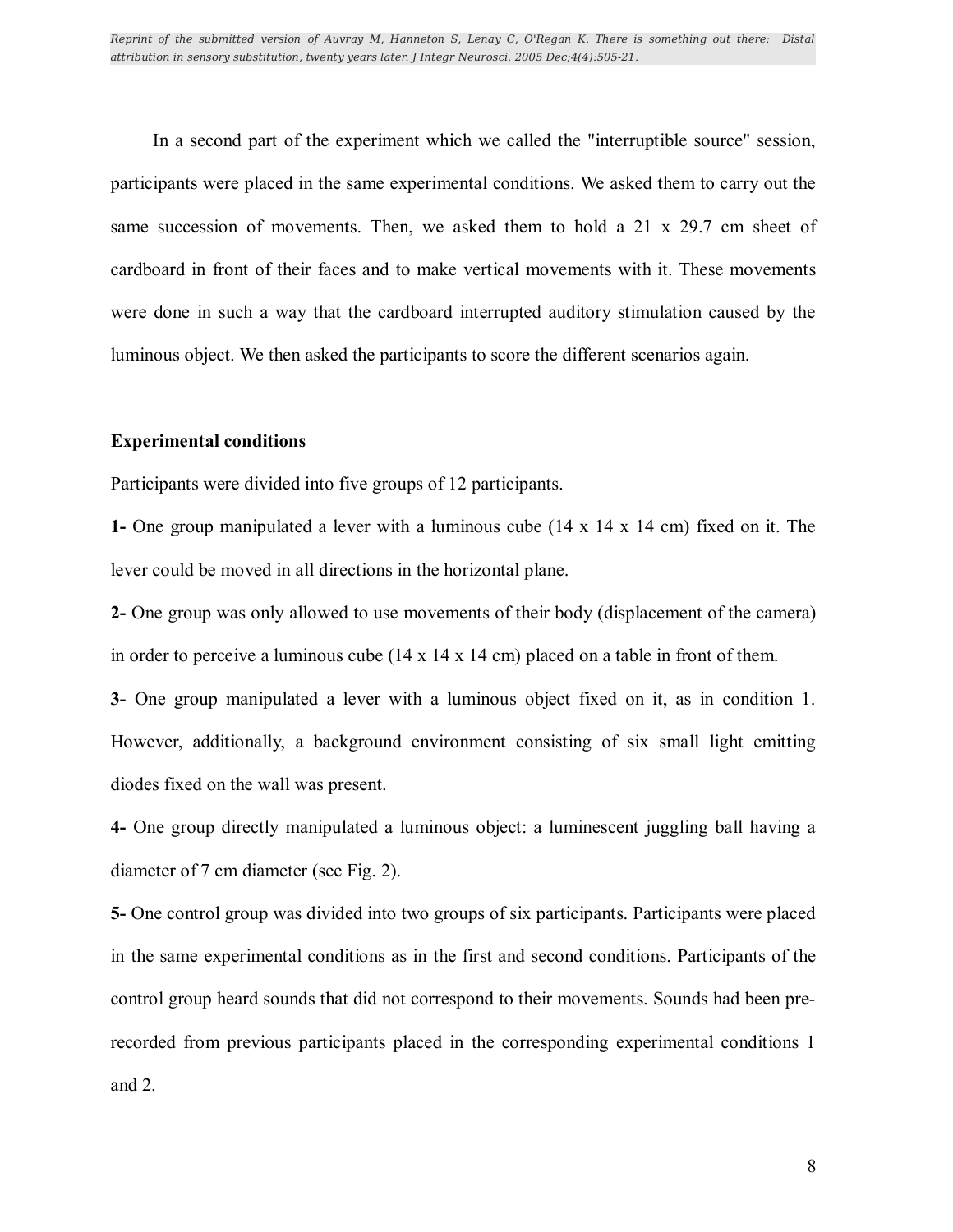

**Figure 2. Picture of the luminescent ball used in the experimental condition 4**

#### **Scenarios**

Scenarios were written in order to determine if participants had inferred the different components of distal attribution that we have proposed: existence of a coupling between sensory input and movements (C), existence of an object, source of the sensations (O), existence of the notion of space achieved via the coupling (S).

The notion of object (O) is assumed to imply the fact that the observer considers the source of stimulation to be constituted by an externally localizable object. However in this (primitive) notion of object, the spatial localization of the object may not be specified in relation to other possible spatial localizations. On the other hand, when the observer perceives the spatial localisation of the object as being potentially modifiable and organizable into a coherent (presumably approximately euclidean) space, then we consider that the observer additionally possesses the notion of space (S).

In defining our scenarios, our purpose was to attempt to test for the presence of all possible combinations of the notions of coupling (C), object (O) and space (S). Some combinations were impossible however, for example having S but not O (since we defined S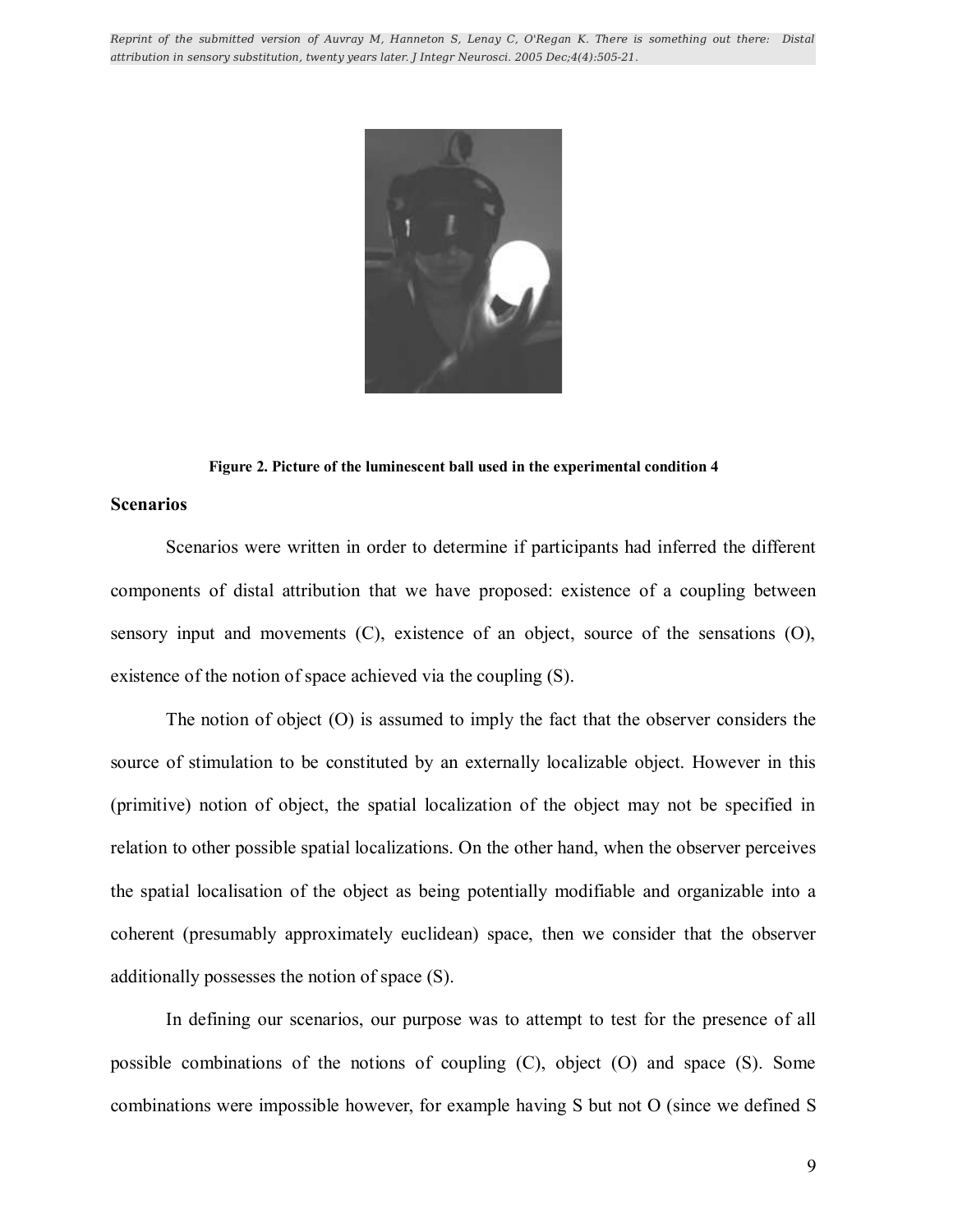as the space of possible relative position of O). The scenarios were slightly modified for experimental conditions 2 and 4 (see Appendix I).

1- A luminous object is fixed on the end of the handle that I manipulate. An optical device located on my head films this luminous object and converts images of this object into a pattern of sounds *(C, O, S). (This is the scenario corresponding to the real experimental situation, that is sensory substitution).*

2- Sensors located on my head and my hand record movements of my head and my hand. These movements create displacements of myself in front of an object in virtual reality. Images of this object are converted into pattern of sounds *(C, O, S* as in a simulated environment).

3- Movements of my head and my hand control the sounds of a musical instrument *(C, O, S)*.

4- Sensors located on my head and my hand record movements of my head and my hand. Positions of my head and my hand are directly converted into a pattern of sounds *(C, O,*

*S).*

5- The experimenter controls sound variations as a function of the movements of my head and my hand  $(C, \neg O, \neg S)$ .

6- An object situated in front of me emits sounds that are not linked to my own movements. These sounds are transmitted to my ears  $( \neg C, 0, \neg S)$ .

7- The device is pre-programmed via a computer to produce sounds randomly, not linked to the position of my body or to my movements  $( \neg C, \neg O, \neg S)$ .

#### **3- Results**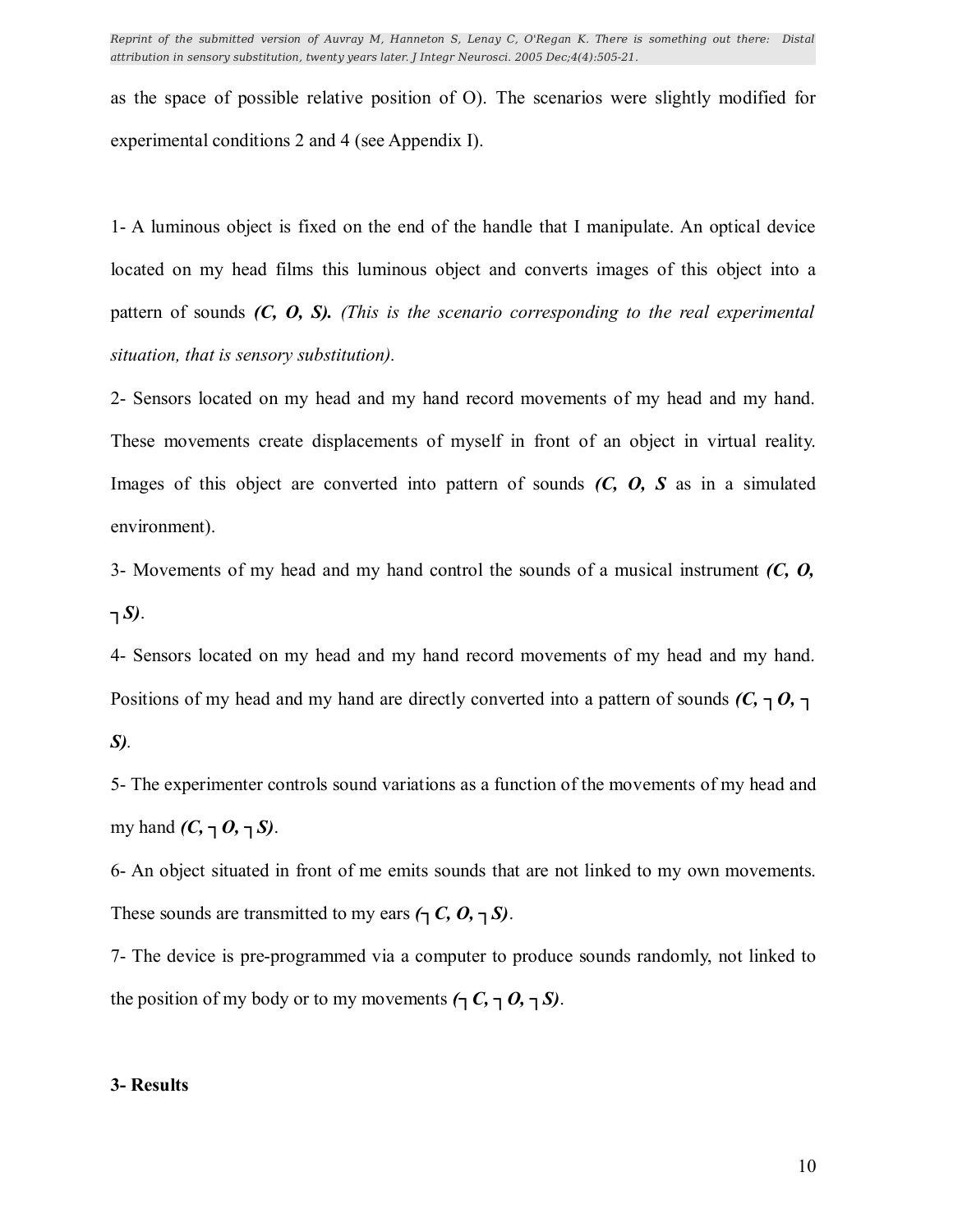#### **3-1- Scoring of the scenarios**

#### a) Global contribution of the experimental factors

In the experimental design there was one between-group factor: the experimental condition (EC) and two repeated measures factors: the seven level "scenario" factor  $(SC)$  and the two level "session" factor (SE). A preliminary analysis of variance concerning the effects of these factors on the "score" (S) dependent variable showed a significant effect of the factor SC ( $F(6,324 = 9,08; p<0,0001)$ ; a significant interaction between the factor SC and the factor EC (F(30,324) = 11,625; p<0,0001); and a significant interaction between the factor EC and the factor SE (F(6,324) = 3,3; p<0,004). These preliminary analyses showed that participants attributed different scores to the different scenarios. But these scores depended both on the experimental condition and on the experimental session.

#### b) First session

Participants belonging to the groups  $1$  – lever  $\overline{z}$ , 2 – distant object  $\overline{z}$ , 3 – lever and background – and 4 – object – gave a better score (5.3  $\pm$  2.8) to the scenarios 1 to 5 that involve a link between participants' movements and the resulting stimulation, than to the scenarios N°6 and N°7 (1.4  $\pm$  2.6) that involve a random relationship between movements and stimulation (see table I). Participants belonging to the two control conditions provided opposite scores. The first five scenarios obtained a weaker score  $(2.3 \pm 0.9)$  than the two last scenarios  $(6.7 \pm 1.6)$ .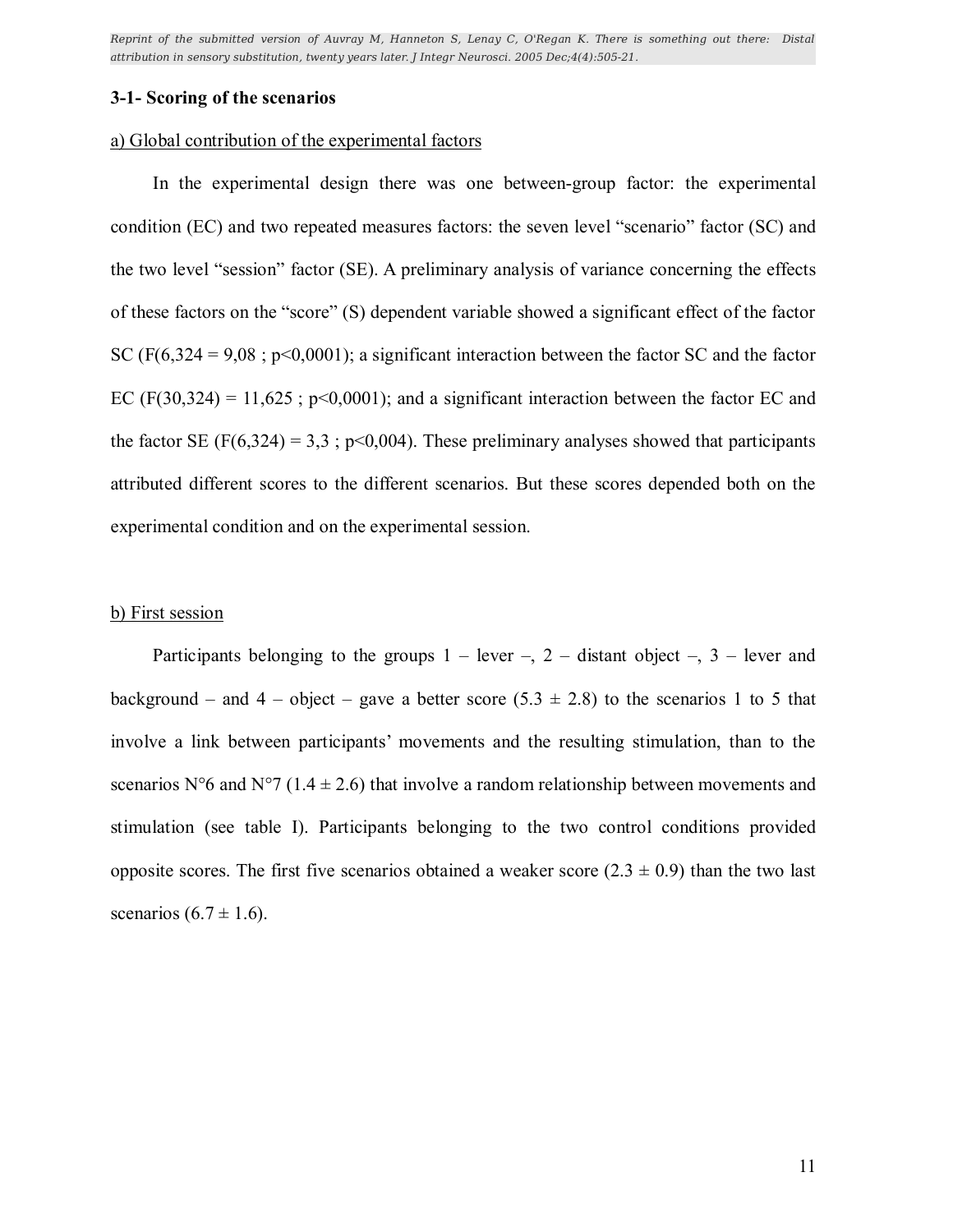| Experimental conditions                | 1-sensory<br>substitution<br>$Mean \pm SD$ |           | 2- Virtual<br>Reality<br>$Mean \pm SD$ |         | 3- Musical<br>instrument<br>$Mean \pm SD$ |         | 4- sensors<br>Mean $\pm$ SD |       | 5- Experi-<br>menter<br>$Mean \pm SD$ |       | 6-random<br>object<br>Mean $\pm$ SD |       | 7- Random<br>program<br>$Mean \pm SD$ |       | Scenarios 1<br>to $5$<br>Mean $\pm$ SD |       | Scenarios 6<br>to 7<br>$Mean \pm SD$ |         |
|----------------------------------------|--------------------------------------------|-----------|----------------------------------------|---------|-------------------------------------------|---------|-----------------------------|-------|---------------------------------------|-------|-------------------------------------|-------|---------------------------------------|-------|----------------------------------------|-------|--------------------------------------|---------|
|                                        |                                            |           |                                        |         |                                           |         |                             |       |                                       |       |                                     |       |                                       |       |                                        |       |                                      |         |
| 1-Lever                                | 4.4                                        | ± 3.1     | 5.4                                    | $+2$    | 6.2                                       | ± 3.5   | $\tau$                      | ± 2.5 | 4.1                                   | ± 2.8 | $\overline{2}$                      | ± 2.7 | 1.7                                   | ± 2.7 | 5.4                                    | ± 2.9 | 1.8                                  | ± 2.6   |
|                                        | 7.6                                        | ± 2.7     | 5.8                                    | ± 3.3   | 5.2                                       | ± 2.8   | 6.5                         | ± 2.7 | 4.2                                   | ± 2.4 | 0.8                                 | ±1.6  | 1.1                                   | ±1.6  | 5.8                                    | ± 2.9 | 0.6                                  | ±1.5    |
| 2- Distant object                      | 5.4                                        | ± 2.6     | 5.3                                    | ± 2.7   | 4.9                                       | ± 2.4   | 6.4                         | ± 2.4 | 6.1                                   | ± 3.4 | 0.7                                 | ±0.8  | 1.3                                   | ± 2.6 | 5.6                                    | ± 2.7 | $\mathbf{1}$                         | ±1.9    |
|                                        | 7.8                                        | ± 2.2     | 4.7                                    | ± 3.7   | 3.5                                       | ± 2.9   | 3.7                         | ± 2.8 | 2.8                                   | ± 2.9 | 0.8                                 | ±1.3  | $\mathbf{1}$                          | ±2    | 4.5                                    | ± 3.3 | 0.9                                  | ± 1.7   |
| 3- Lever + back-ground                 | 4.7                                        | ± 3       | 4.7                                    | ± 2.7   | 5                                         | ± 2.3   | 5.2                         | ± 2.7 | 3.9                                   | ± 3.3 | 2.2                                 | ± 2.7 | 2.7                                   | ± 2.7 | 4.7                                    | ± 2.7 | 2.5                                  | ± 2.8   |
|                                        | 6.2                                        | ± 3.4     | 4.6                                    | ± 3.1   | 5.5                                       | ± 2.9   | 5.7                         | ± 2.1 | 3.3                                   | ± 2.7 | 1.4                                 | ± 2.1 | 1.8                                   | ± 2.6 | 5                                      | $±$ 3 | 1.6                                  | ± 2.4   |
| 4-Object                               | 6.3                                        | ±1        | 5.7                                    | ± 2.6   | 7.1                                       | ± 2.7   | 7.2                         | ± 2.1 | 1.6                                   | ±1.6  | 0.4                                 | ± 0.7 | 0.7                                   | ±1.2  | 5.6                                    | $+3$  | 0.5                                  | $\pm 1$ |
|                                        | 7.5                                        | ± 2.4     | 3.9                                    | ± 2.2   | 5.1                                       | ± 3.3   | 5.8                         | ± 3.2 | 1.5                                   | ± 2.7 | 0.3                                 | ± 0.6 | 0.4                                   | ±1.7  | 4.8                                    | ± 3.4 | 0.4                                  | ± 0.6   |
| 5- control condition<br>lever          | 2.3                                        | ±1        | 2.7                                    | ±1.2    | $\overline{c}$                            | ± 0.6   | 3                           | ±1.3  | 2.2                                   | ± 0.5 | 6.2                                 | ± 2.8 | 6.8                                   | ± 2.5 | 2.4                                    | ±1    | 6.5                                  | ± 2.5   |
|                                        | $\overline{2}$                             | ± 0.6     | 2.2                                    | $\pm$ 1 | 1.5                                       | $\pm$ 1 | 3                           | ± 0.9 | 3                                     | ± 0.6 | 6.7                                 | ±1    | 8.5                                   | ± 0.5 | 2.3                                    | ±1    | 7.6                                  | ± 1.2   |
| 6- control condition<br>distant object | $\overline{2}$                             | ± 0.9     | 2                                      | ± 0.6   | 1.8                                       | ± 0.7   | 2.3                         | ±1    | 3                                     | ± 0.9 | 6.5                                 | ± 2.1 | 7.2                                   | ± 1.2 | 2.2                                    | ± 0.9 | 6.8                                  | ±1.6    |
|                                        | 1.8                                        | ± 0.4     | $\overline{2}$                         | ±1.1    | 2.3                                       | ± 0.5   | 2.7                         | ±1    | 3.2                                   | ± 0.7 | 6.3                                 | ± 2.6 | 8.3                                   | ±0.8  | 2.4                                    | ± 0.9 | 7.3                                  | ± 2.1   |
| conditions 1 to 4                      | 5.2                                        | ± 2.7     | 5.3                                    | ± 2.5   | 5.8                                       | ± 2.8   | 6.5                         | ± 2.5 | 3.9                                   | ± 3.2 | 1.3                                 | ± 2.1 | 1.6                                   | ± 2.4 | 5.3                                    | ± 2.9 | 1.5                                  | ± 2.3   |
|                                        | 7.3                                        | ± 2.7     | 4.7                                    | ± 3.1   | 4.8                                       | $+3$    | 5.4                         | ± 2.8 | 3                                     | ± 2.8 | 0.8                                 | ±1.5  | 1.1                                   | ±1.8  | 5                                      | ± 3.2 |                                      | ±1.7    |
| Conditions $5 & 6$                     | 2.2                                        | $\pm 0.3$ | 2.3                                    | ±1      | 1.9                                       | ± 0.7   | 2.7                         | ± 1.1 | 2.6                                   | ± 0.9 | 63                                  | ± 2.3 | $\tau$                                | ±1.9  | 2.3                                    | ± 0.9 | 6.7                                  | ±1.6    |
|                                        | 1.9                                        | $\pm 0.5$ | 2.1                                    | $+1$    | 1.9                                       | ± 0.9   | 2.8                         | ± 0.9 | 3.1                                   | $+7$  | 6.5                                 | ±1.9  | 84                                    | ± 0.7 | 2.4                                    | ± 0.9 | 7.7                                  | ± 2.1   |

Table I. Means of the scores attributed to each scenario during the first session (in white) and during the **second session (in grey). The means are taken over all participants.**

The first scenario, corresponding to the real experimental set up, was never the best rated. We averaged the scores over all the experimental conditions, except for the two control conditions. The results are as follow: the scenario  $N^{\circ}4$  – sensors – had the best score (6.4  $\pm$ 2.5). Then comes the scenarios  $N^{\circ}3$  – musical instrument – (5.8  $\pm$  2.9),  $N^{\circ}2$  – virtual reality –  $(5.3 \pm 2.5)$ , N°1 – sensory substitution –  $(5.2 \pm 2.7)$  and N°5 – experimenter –  $(3.9 \pm 3.2)$ . The two last scenarios,  $N^{\circ}7$  – random program – (1.6  $\pm$  2.5) and  $N^{\circ}6$  – random object – (1.3  $\pm$  2.1) got weaker scores.

If we consider the effect of the experimental conditions on the score of the first scenario, condition 4 in which participants manipulated an object directly slightly improved their score  $(6.3 \pm 2)$ . Scenario N°1 in condition 2 – distant object – obtained better scores (5.4  $\pm$  2.6) than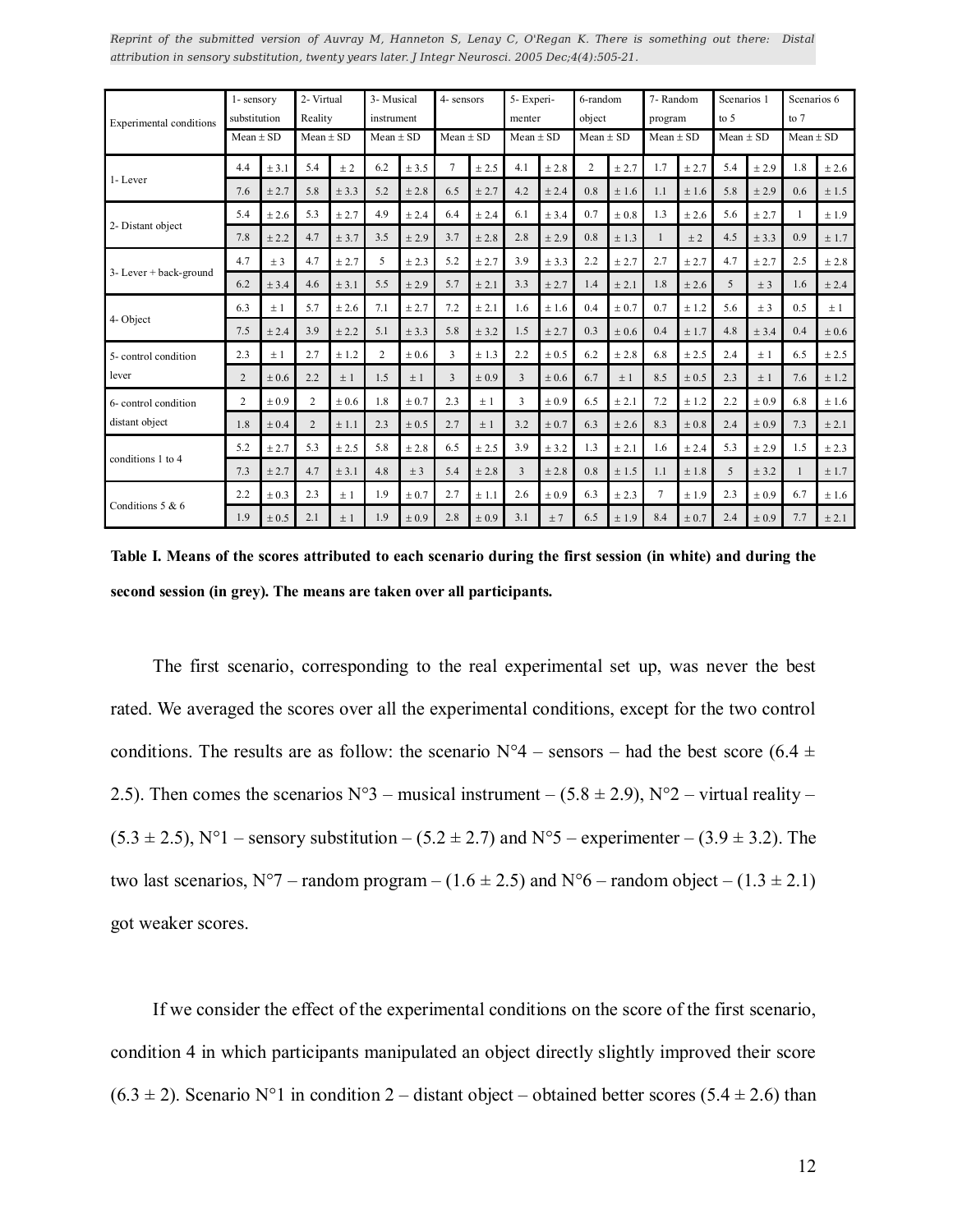the same scenario in condition 1 in which participants manipulated a lever  $(4.4 \pm 3.11)$ . Condition 3 in which a background environment was present slightly improved participants<sup>†</sup> performance  $(4.7 \pm 3)$ . The experimental condition significantly influenced the score of scenario  $N^{\circ}1$  (F[5, 54]=3.7198, p<0.006). However, the mean score of scenario  $N^{\circ}1$  is significantly different from mean scores of the two control conditions only for the "object" condition (Tukey's post-hoc test, respectively  $p<0.02$  and  $p<0.03$ ).

#### C) Second session (with interruptible source)

Manipulation of the cardboard had an effect on participants' scores. It increased the mean score of the first scenario and decreased the mean scores of the others (see Fig. 3). An ANOVA revealed a global effect of the factor SE  $(F[1,54)] = 8.33$ ; p<0.006) and of the factor EC (F[5,54] = 10.6 ; p<0.0001).



**Figure 3. Means over the experimental conditions 1- Lever, 2- Distant object, 3- Lever and background** and 4- Object, of the scores attributed to the different scenarios for the first session (filled circles) and the **second session (empty boxes). The means are taken over all participants.**

*The error bars represent 95% confidence intervals.*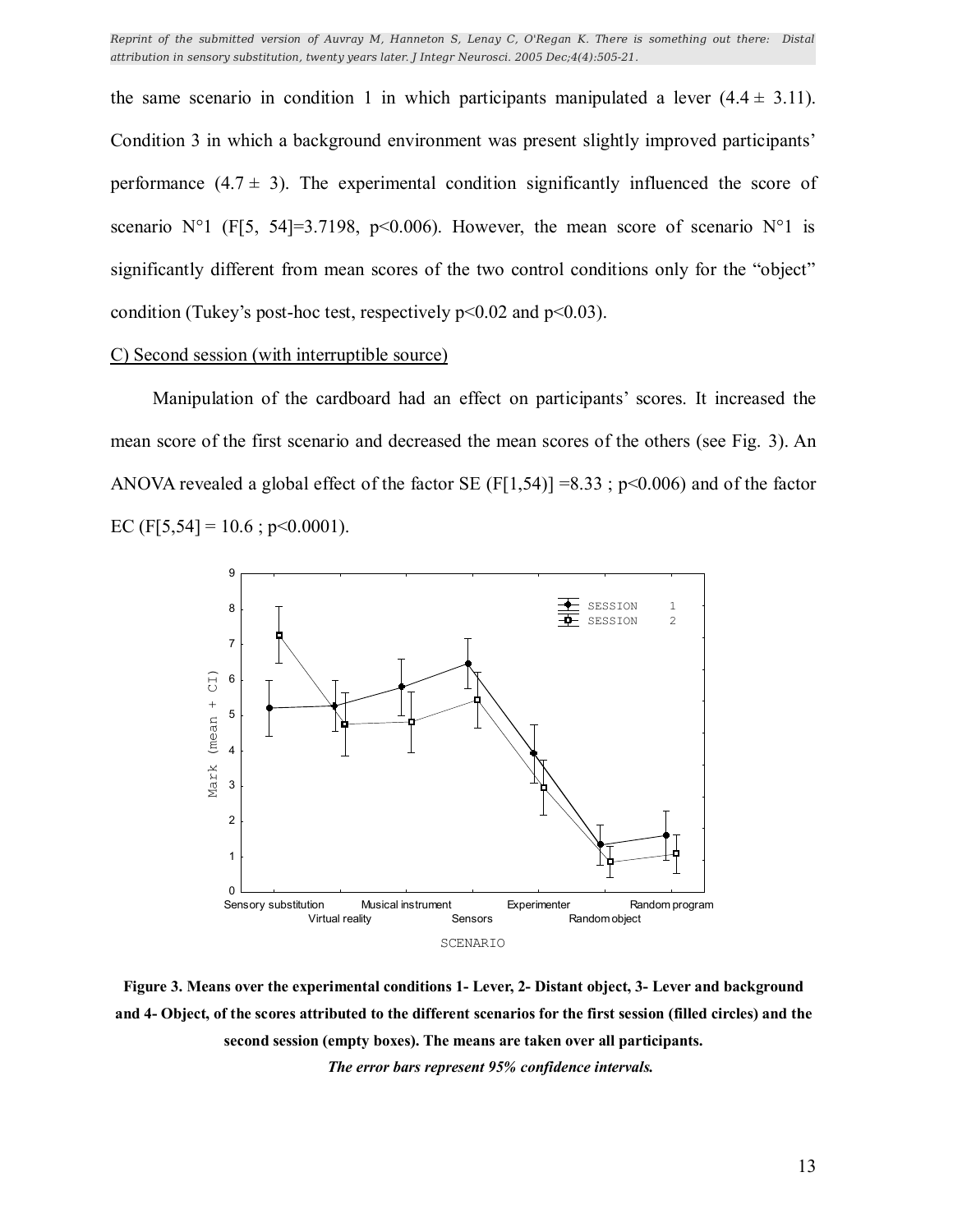Participants belonging to groups 1 to 4 allocated a higher score  $(5 \pm 3.2)$  to scenarios 1 to 5 (that involve a link between their movements and the resulting stimulation) than to the two other scenarios  $(1 \pm 1.7)$ . Participants belonging to the two control groups provided opposite scores. The first five scenarios got a lower mean score  $(2.4 \pm 0.9)$  than the two last scenarios  $(7.5 \pm 2.1)$  (see Table 1).

The first scenario, corresponding to the real experimental set up was the best rated of all the experimental conditions. We averaged the scores obtained in all the experimental conditions, without including scores obtained in the two control conditions. The results were as follow: scenario  $N^{\circ}1$  – sensory substitution – gets the highest score (7.3  $\pm$  2.7). Then came scenario N°4 – sensors – (5.4 ± 2.8), scenario N°3 – musical instrument – (4.8 ± 3), scenario  $N^{\circ}2$  – virtual reality – (4.7  $\pm$  3.1), N°5 – experimenter – (3  $\pm$  2.8), scenario N°7 – random program  $- (1.1 \pm 1.9)$  and scenario N°6 – random object  $- (0.8 \pm 1.5)$ .

If we consider the effect of the experimental conditions on the scoring of the first scenario, conditions  $4 -$  object  $- (7.5 \pm 2.54)$ ,  $2 -$  distant object  $- (7.8 \pm 2.2)$  and  $1 -$  lever  $(7.6 \pm 2.7)$  allowed a high score for this scenario. Participants' scoring was lower in condition 3 – lever and background environment –  $(6.2 \pm 3.4)$ .

#### **3-2- Results as a function of the components of distal attribution**

Each scenario was determined by the combination of three components: the existence of a coupling, the existence of an object, the existence of a space. Separate weights, shown in Table 2, were attributed to these three components (C, O and S) in order that the sum of these weights is zero. The weights of the scenarios containing the considered component are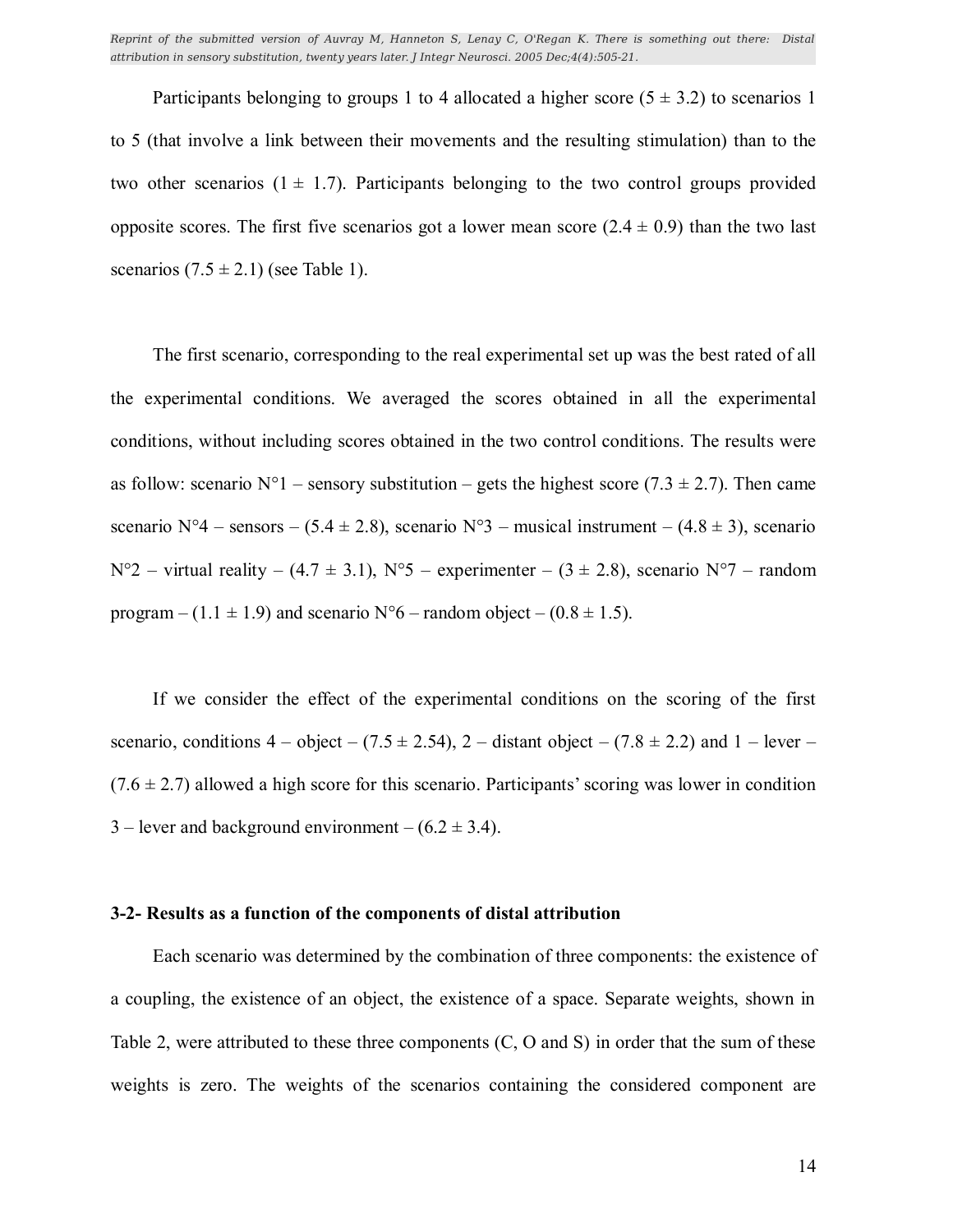positive; the weights of the scenarios that do not contain the considered component are negative. The sum of the positive weights is 1 and the sum of the negative weights is -1. Thus, a participant attributing the same score for each scenario would obtain the result 0 for the three components C, O and S. A participant attributing the maximal score to the scenarios containing one component and the minimal score to others would obtain the result 10 (respectively -10 for the inverse score). The value of the C, O and S components estimated through the score of scenarios can vary between  $-10$  and 10. A positive value means that participants attributed a better note to the scenarios containing the considered component than to others. In the following, we will refer to the weighted mean obtained for a participant for a given component as his "extracted index" for that component, since it indicates to what extent the participant extracted that component of distal attribution.

| Scenario       |      |      |              |         |         | υ      |            |  |
|----------------|------|------|--------------|---------|---------|--------|------------|--|
| Component      |      |      |              |         |         |        |            |  |
| $C$ (coupling) | 0.2  | ے    | .2           |         | 0.2     | $-0.5$ | $-0.5$     |  |
| (object)       | 0.25 | 0.25 | 0,25         | $-0,33$ | $-0,33$ | 0.25   | $-0.33$    |  |
| (space)        | 0.5  |      | $-U, \angle$ | $-0.2$  | $-0.2$  | $-0.2$ | $-U, \sim$ |  |

#### *Table II. Weights attributed to the components C, O and S for each scenario*

#### a) Coupling

Considering the mean value of the extracted index for component C, participants in experimental conditions 1 to 4 seemed to understand that there was a link between their actions and the resulting stimulation from the first session (source not interruptible) (3.9  $\pm$ 2.7). This is not the case for participants in the two control conditions  $(-4.3 \pm 2.5)$ . Condition 4 – object – favours most the inference of coupling (5  $\pm$  1.2), followed by conditions 1 – lever  $(3.6 \pm 3.1),$  2 – distant object (4.6  $\pm$  2.1), and 3 – lever and background – (2.2  $\pm$  3.3) (see Fig. 4). The mean values obtained in the two control conditions were negative and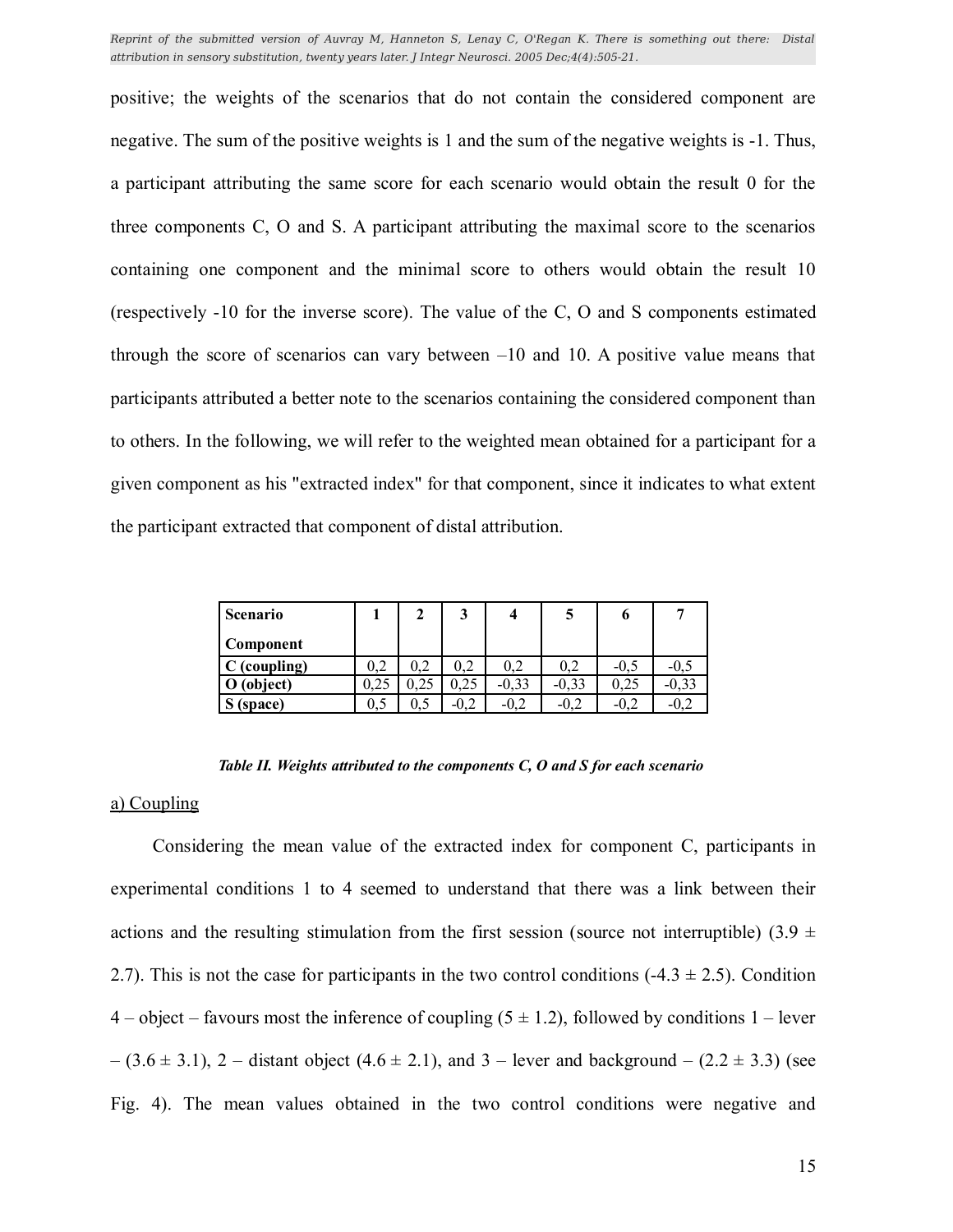significantly different from the values obtained in the other conditions (test post-hoc HSD of Tukey).

Manipulation of the cardboard in the second session did not increase the extracted index obtained for the C component. It increased, but not significantly, the results obtained in conditions  $1 - \text{lever} - (4.9 \pm 2.7)$  and  $3 - \text{lever}$  and background  $-$  and decreased the results obtained in conditions  $4 - object - (4.4 \pm 2.6)$  and  $2 - distinct$  object  $- (3.6 \pm 2)$ . An ANOVA with factors EC and SE showed that only the factor EC had an influence on the mean value obtained for C (F[5,54] = 46.04; p<0.0001).



**Figure 4. Extracted index for the components coupling, space and object for the first session (empty circles) and the second session (filled boxes). The means are taken over all subjects. The error bars represent 95% confidence intervals.**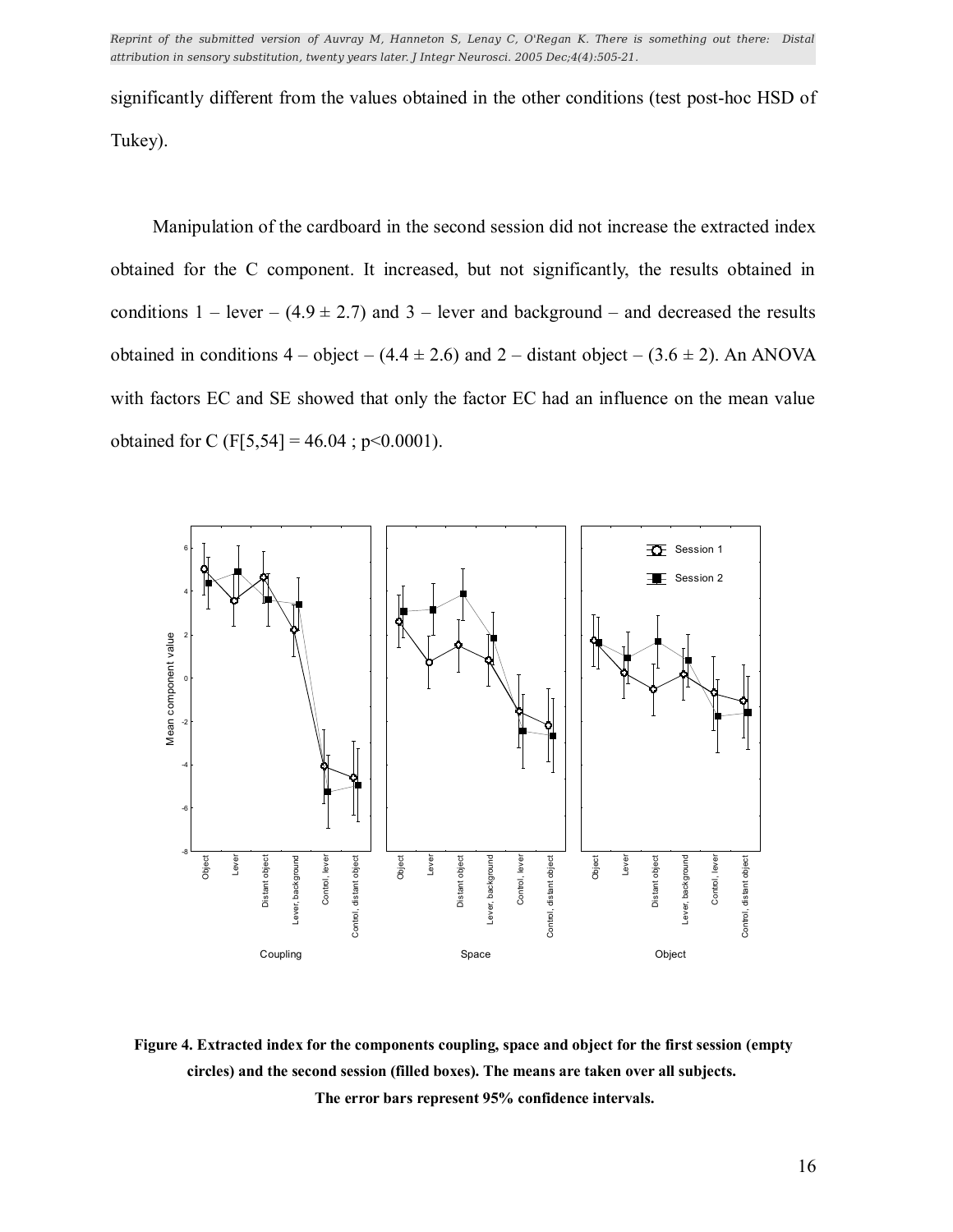#### b) Object

During the first session (source not interruptible), the inference of the presence of an object reflected by the mean value of the extracted index for the O component, was not strongly supported. The results were just above the mean for experimental conditions 1 to 4  $(0.4 \pm 2.1)$  and just below the mean for the two control conditions  $(-0.9 \pm 0.7)$ . An ANOVA revealed an influence of factor EC on the mean value of the extracted index for the O component  $(F[5,54] = 6.31$ ;  $p<0.0002$ ) and a significant interaction between factors EC and SE (F[5,54] = 2.95 ;  $p<0.02$ ). Thus, the means obtained for the O component depended both on the experimental condition and on the session. More precisely, it was only in the experimental condition "distant object" that the mean values obtained for O were significantly different for the first and the second condition. The second session (with interruptible source) allowed a significant increase of the mean value of the extracted index for the O component (from  $-0.5 \pm 2.4$  to  $1.7 \pm 1.6$ ) for condition 2 – distant object – (p<0,02, HSD of Tuckey). The two experimental conditions allowing the highest value for O at the second session are  $4$ object  $- (1.6 \pm 1.5)$  and 2 – distant object  $- (1.7 \pm 1.6)$ .

#### c) Space

During the first session, the inference of a space reflected by the value of the extracted index for the S component obtained positive results for conditions 1 to 4. The results were stronger for conditions  $4 - object - (2.6 \pm 2.4)$  and condition  $2 -$  distant object  $- (1.5 \pm 2.6)$ than for conditions  $1 - \text{lever} - (0.7 \pm 2.4)$  and  $3 - \text{lever}$  and background  $- (0.8 \pm 2.7)$ . The two control conditions obtained negative results  $(-1.9 \pm 1.5)$  (see Fig. 4). An ANOVA revealed an influence of the factors EC (F(5,54) = 12,7; p< 0,0001) and SE (F(5,54) = 2,1; p<0,05) on the mean value of S. The interaction between these two factors is not significant. Thus the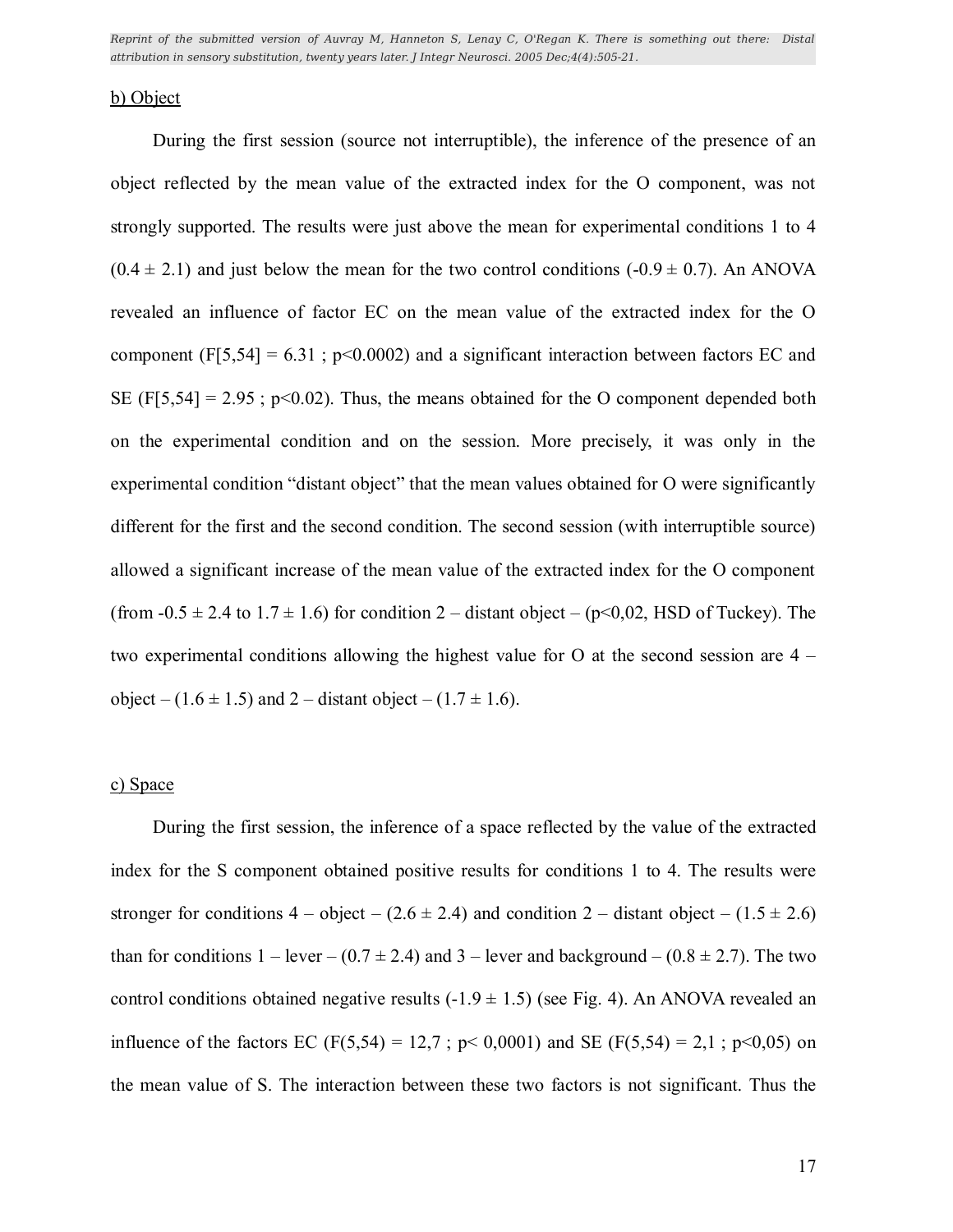value attributed to the component space is affected by the experimental condition and by the session.

The mean values of the extracted index for the S component were higher for the second session (interruptible source) (2.7  $\pm$  2.4) than for the first session (1.4  $\pm$  1.6). This increase is important essentially for conditions 2 – distant object – (from  $1.5 \pm 2.6$  to  $3.1 \pm 2.2$ ) and  $1$  – lever – (from  $0.7 \pm 2.4$  to  $3.2 \pm 1.6$ ). But a post-hoc test (HSD of Tukey) does not show any significance of this increase. The results obtained in the two control conditions are weaker at the second  $(-2.5 \pm 0.8)$  session than at the first session  $(-1.9 \pm 1.5)$ .

#### **4- Discussion**

Our experiments aimed to study which components of distal attribution users of a new technical device can attain in the absence of prior knowledge about the causal link between their movements and the resulting sensory stimulation. To test this question, we equipped naïve participants with a visual-to-auditory substitution device without any information about it. Results showed that, in all experimental conditions, participants were able to establish that there is a link between their movements and the resulting auditory stimulation. This perception of a coupling is more frequent than the inferences of space and object. However, the ability to interrupt the stimulation and the direct manipulation of an object significantly favor the emergence of the notions of space and object.

The first main result of our experiments is that participants who are placed in experimental conditions where there is a link between their movements and the resulting auditory stimulation actually infer the existence of a coupling. In this respect a comparison of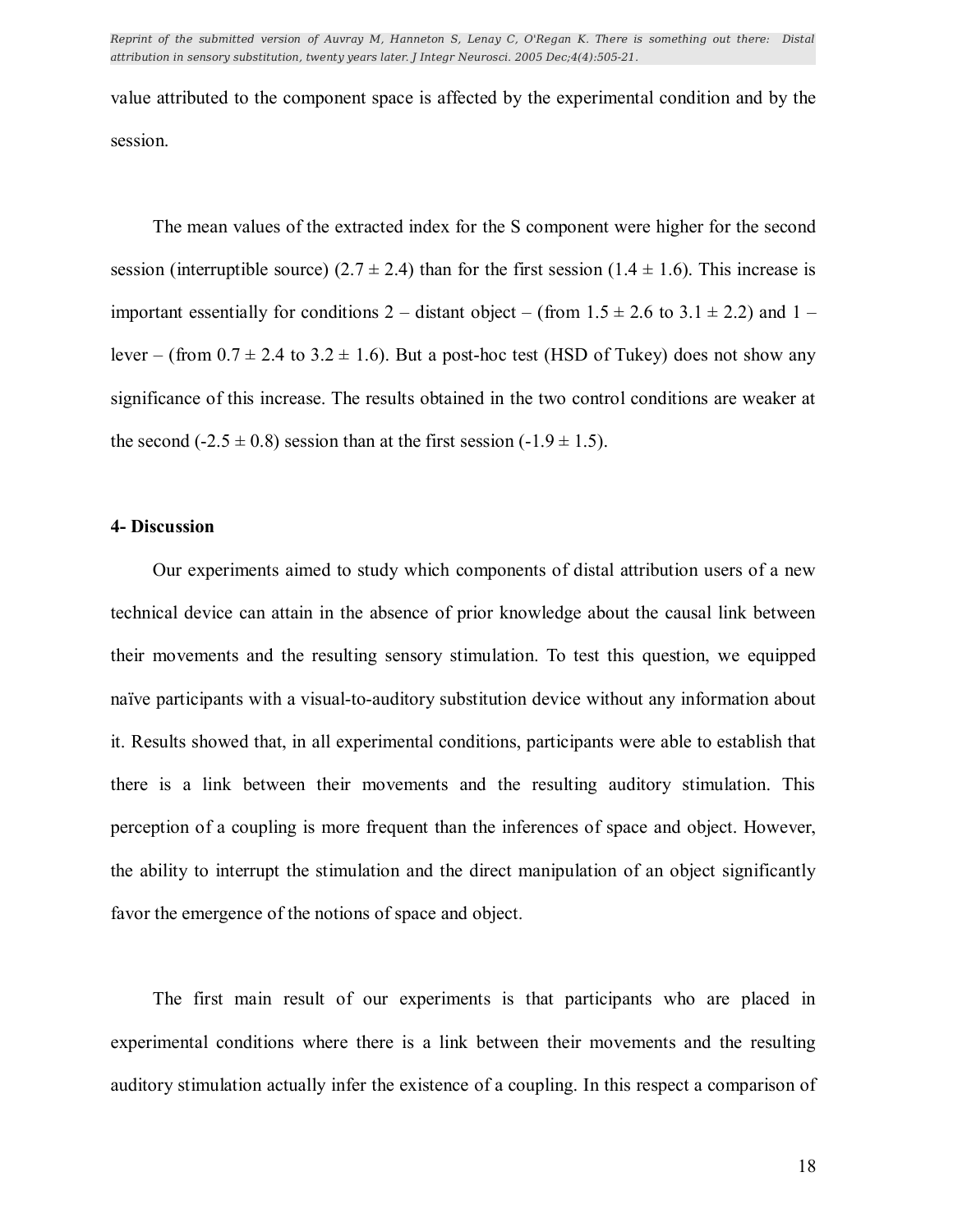the results obtained in the control conditions and in other conditions seems relevant. Participants placed in the control conditions heard sounds that did not correspond to their movements. They attributed a high score to scenarios  $N^{\circ}6$  and  $N^{\circ}7$ , implying the idea of sounds emitted randomly, and they attributed a low score to the other scenarios. Participants thus understood that there was no coupling between their movements and the resulting auditory stimulation. Participants placed in the four other conditions provided opposite scores. Thus, in the four main experimental conditions, the low scores attributed to scenarios  $N^{\circ}6$  and N°7 and the high scores attributed to the others seem to correspond to an effective inference established by participants. From their experience with the device, participants extracted laws of co-variation between their movements and the resulting auditory stimulation. They scored the scenarios as a function of the inferences implied without taking into account other elements contained in the scenarios that would have seemed more probable or credible. The scores obtained from considering each scenario were in accordance with results we obtained by calculating an extracted index for each component based on the ratings that the participant made of all the scenarios. The method proposed to extract an index for the distal attribution components allowed us to obtain a meta-analysis of participants' answers. This method provided an estimation of the degree to which the participant had extracted each of the three components, C, O and S, from the situation and thereby established a direct link with our theoretical assumptions.

The mean value of the extracted index measuring the component "coupling" is negative for the two control conditions and is highly positive for the others. However, the mean value of the extracted index for the component "coupling" is lower in conditions 1 (lever) and 3 (lever and background) than in conditions 2 (distant object) and 4 (object). We had initially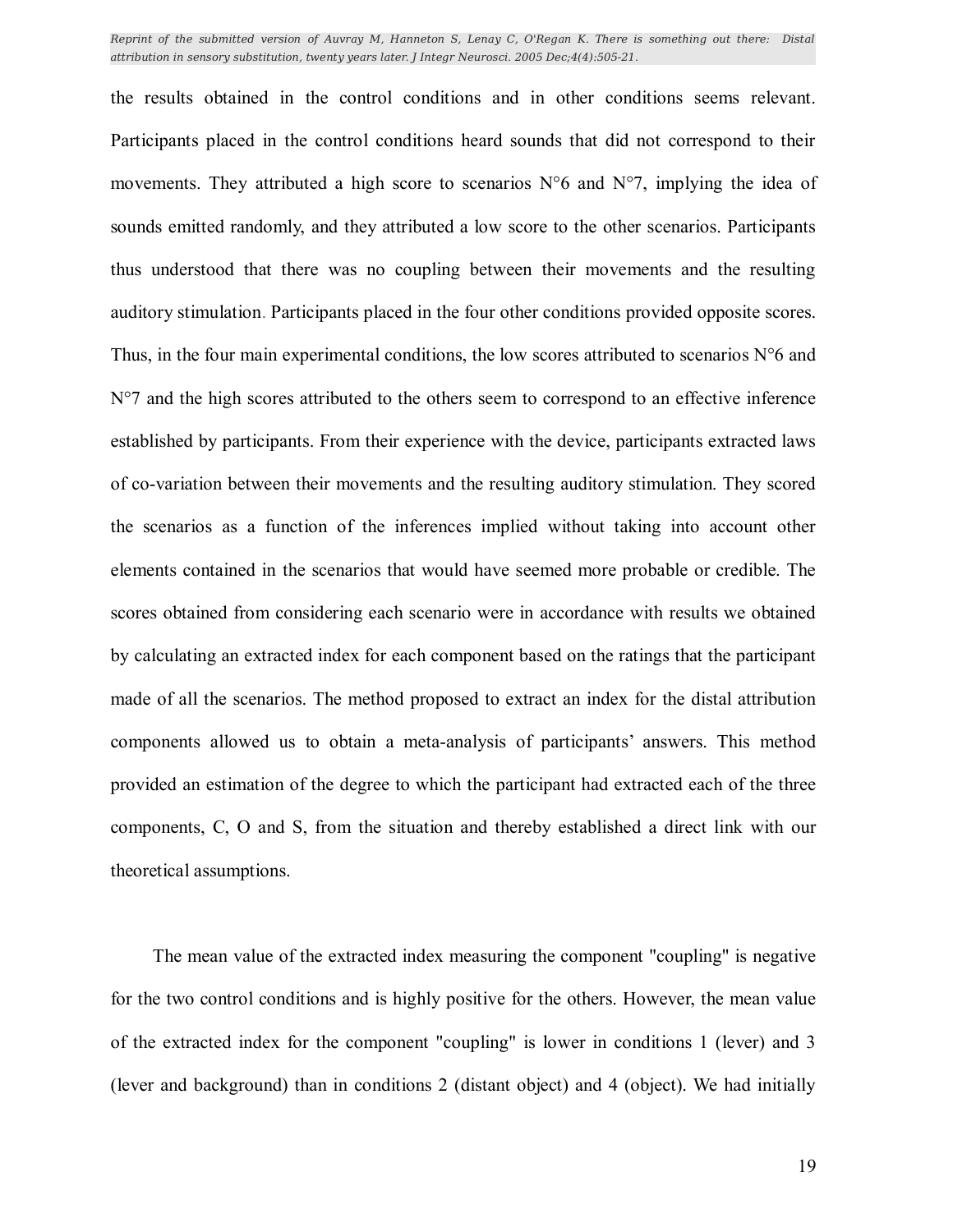thought that conditions 1 and 3 would help participants because they offer an indirect tactile access to the object or to spatial landmarks. Apparently however, the complexities these conditions induce in the device hinder the extraction of a coupling between participants<sup>'</sup> movements and the resulting auditory stimulation. Results obtained in the "lever" condition can be better understood by comparing them to those obtained in the "object" condition. The lever restricts the freedom of action of the participants and disturbs the understanding of the situation. When the object is in the hand, participants can easily put the movements they initiate with the object into correspondence with the received sensory stimulation. There is indeed a high compatibility between the spatial information concerning the position of the hand in space (that the participant has access to for example thanks to proprioception) and the spatial information concerning the position of the object. On the other hand, when using the lever, participants have less precise information about the relation between the position of their hand and the position of the object. In condition 3, the added background disturbs even more the comprehension of a coupling. The supposed help provided by the spatial landmarks in the background may not be useful because the complexity of the device has the effect that participants only partially understand the existence of a coupling.

The second main result of our experiments is that the extracted index obtained for the component "coupling" develops prior to the extracted index obtained for the components "object" and "space". Thus, participants placed in experimental conditions 1 (lever), 2 (distant object) and 3 (lever and background) inferred that there was a correlation between their movements and the resulting auditory stimulation. But this inference did not lead immediately to the understanding that the stimulation referred to outside objects and to the comprehension that variations in the stimulation corresponded to spatial variations in relation to this object.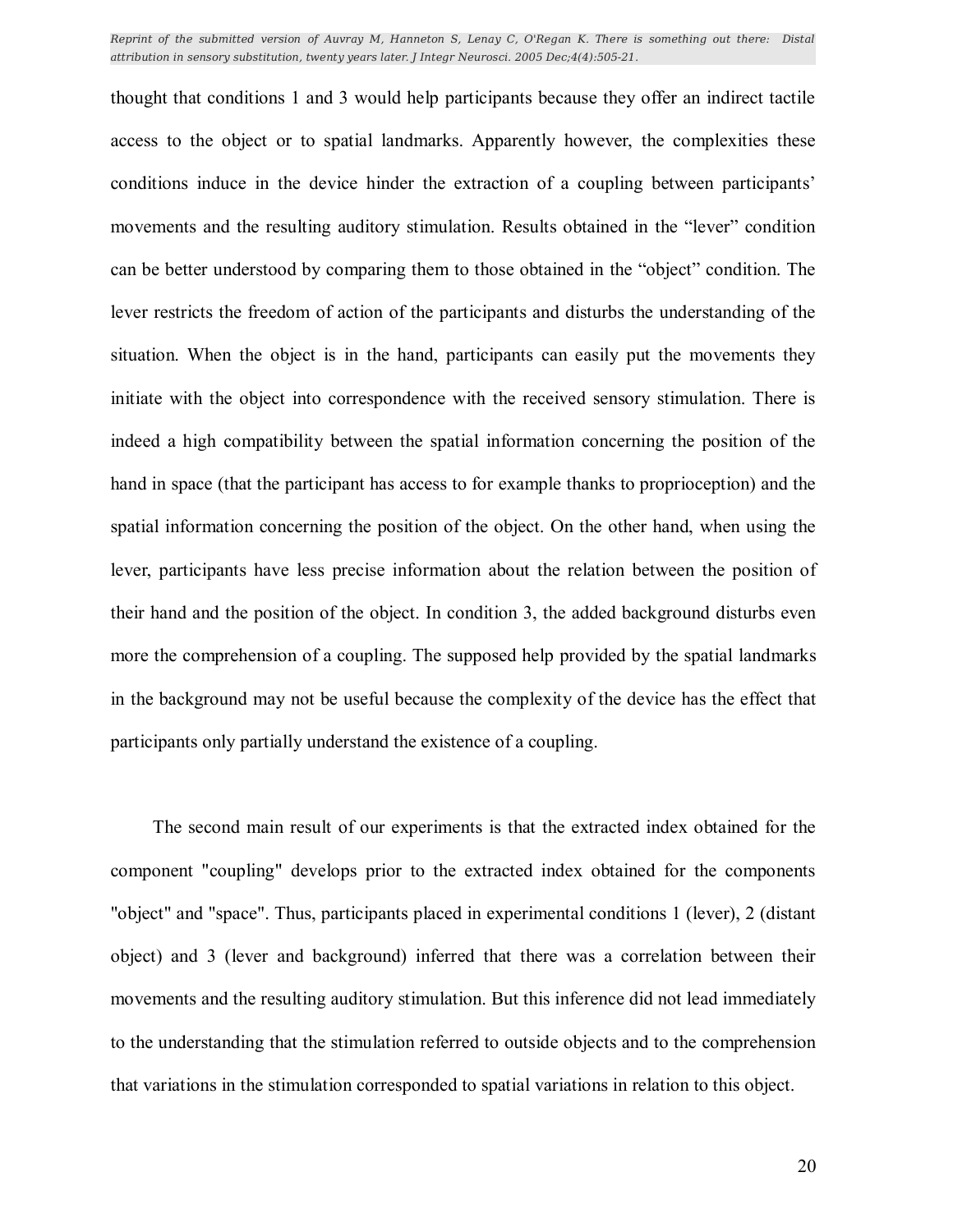These results tend to corroborate the hypothesis that the extraction of systematic covariation between self-movements and resulting stimulation allows the development of distal attribution and progressively subserves the acquisition of the concepts of space and object (Piaget, 1936). In other words, "It is only by voluntarily bringing our organs of sense in various relations to the objects that we learn to be sure as to our judgements of the causes of our sensations. We explain the table as having existence independent of our observation because, *at any moment we like*, simply by assuming the proper position with respect to it, we can observe it". This necessity of a structured correlation between actions and sensations in order to allow distal attribution was proposed by Condillac (1754). If we just passively received sensations, we would not understand that these sensations refer to objects that exist in an external world. Indeed, if all our knowledge about the world came from our sensations, and if sensations were just passive modifications of our minds, how could we infer the existence of an external world? For Condillac, our exploratory movements allow us to extract the spatial organisation of our sensations; and it is the spatial existence of the objects in the world that allows us to consider them as external. In other words, spatialisation and objecthood emerge simultaneously.

The third result of our experiments is that the notions of space and object are significantly reinforced after the participant experiences the possibility of interrupting the link between himself and the object. Thus, the possibility of obstructing perception favors the constitution of a perceptual space containing objects situated at a distance in front of the perceiver, that is the constitution of complete spatial perception.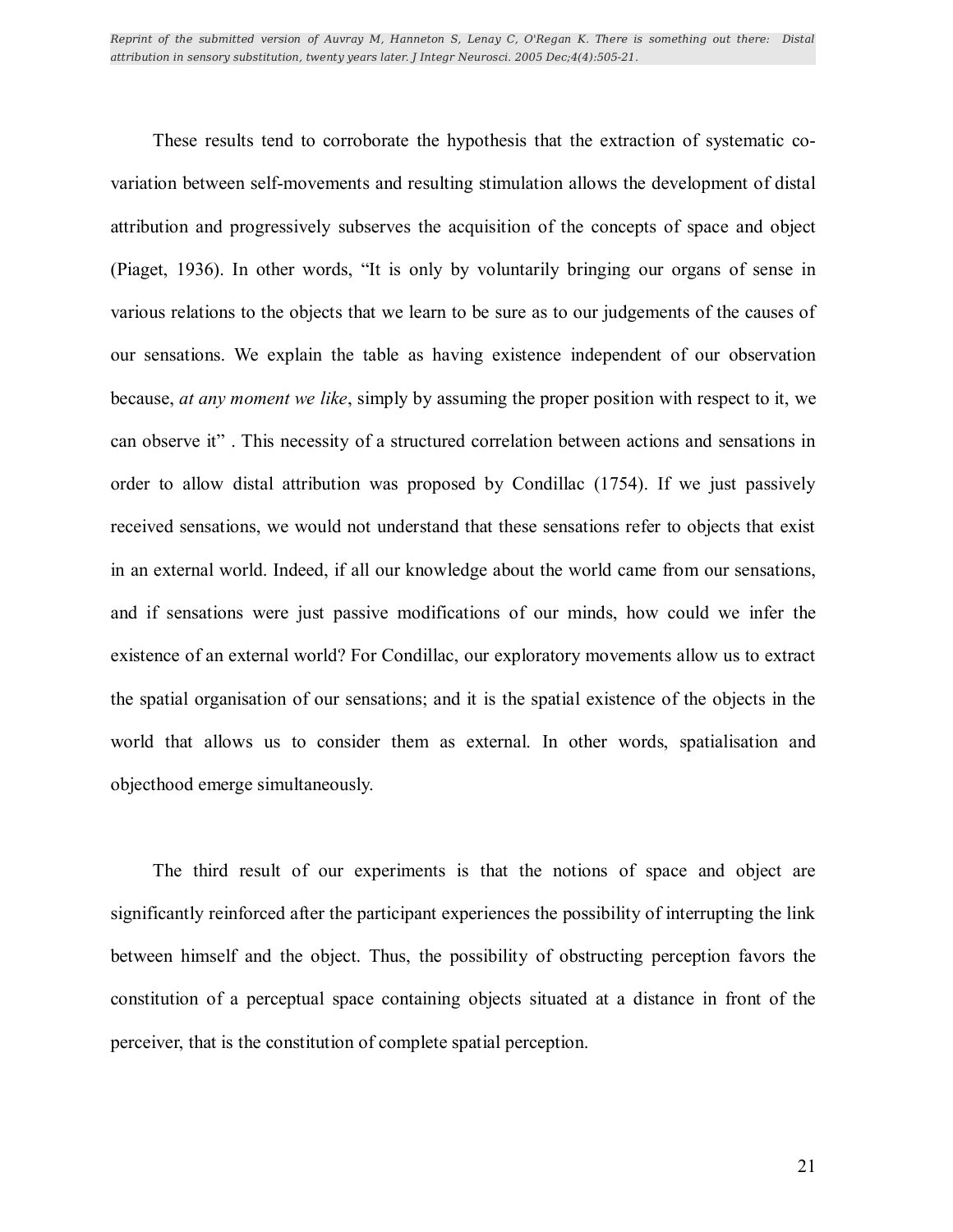However, the possibility of manipulating a perceptive obstacle had no influence when participants directly held the luminous object (condition 4). In this condition, the extracted index measuring the components "space" and "object" are the same independently of whether the participant has the possibility of interrupting stimulation from the source using the cardboard sheet. We can envisage that participants effected a direct transfer between the known position of the hand to the luminous object it held. The obstacle has no influence because the participants have already identified the origin of the stimulation as being in their own hand. This condition shows that if the participant knows the position of the object, he can easily deduce the causal link between his sensations and their source.

On the other hand, in condition 2 (distant object), we assumed no help was provided to participants in making distal attribution, since there was no direct or indirect tactile access to the object or spatial landmarks. In this condition, the degree to which the component "coupling" was extracted was similar whether or not the participants had the ability to interrupt the stimulation with a sheet of cardboard. But the components "space" and "object" are reinforced after the participant experiences the possibility to interrupt the link between himself and the object. Correspondingly, the scenario corresponding to the real experimental setup appeared at the third place before use of the cardboard and was rated best after its use. What is the meaning of this progression? Participants in the "distant object" condition inferred the existence of a coupling from the first session. During the second session, the possibility of manipulating an obstacle allows a spatial comprehension of the stimulation. If the cardboard forms a screen between the subject and the stimulation, a gap between them can be inferred. In other words, the obstruction of perception allows a distance between the perceiver and the object to be perceived. Thanks to the cardboard and the possibility offered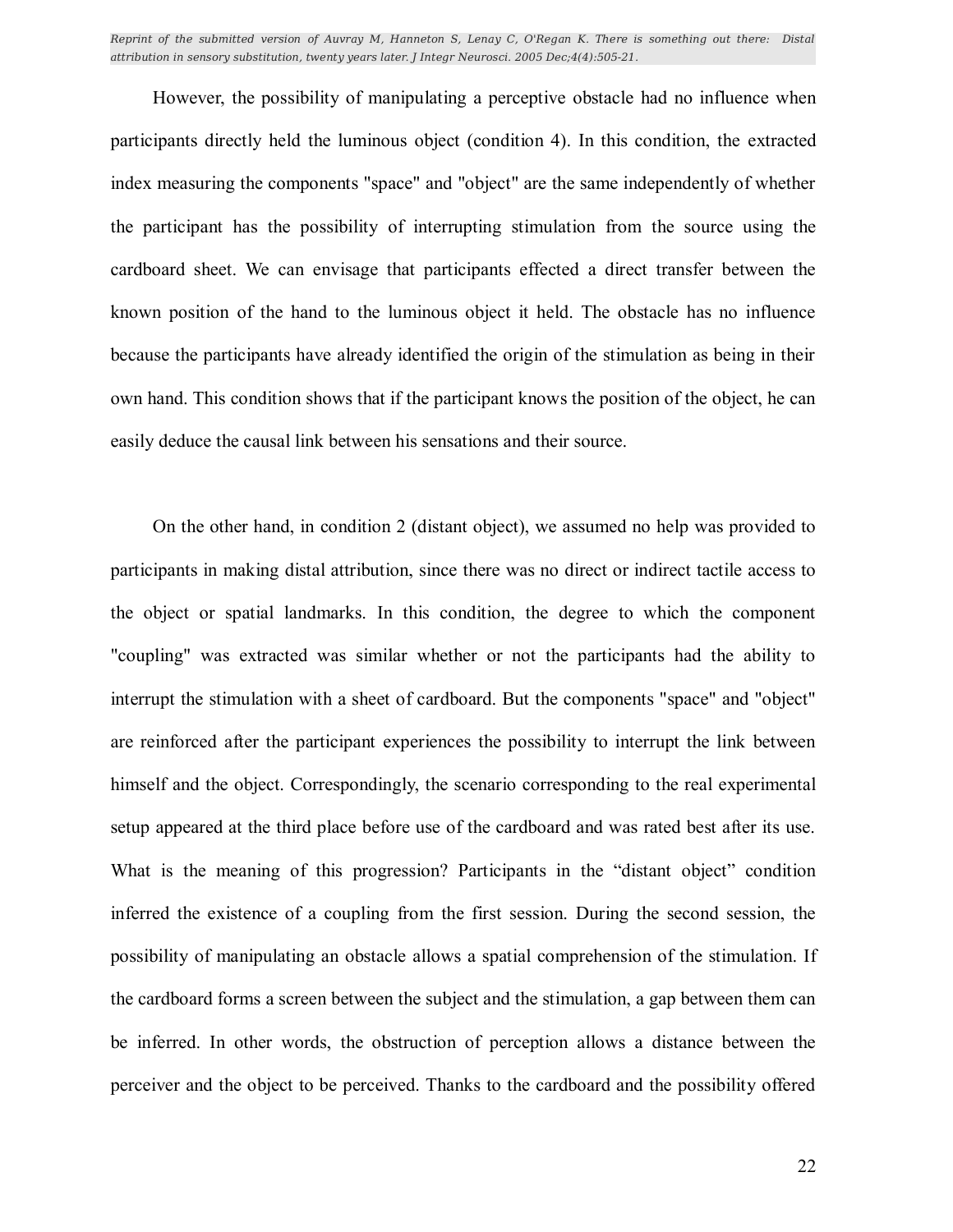to temporarily isolate the stimulation, participants can dissociate an object, source of sensations, and the movements allowing variations of those sensations. Through their interactions they can discover the difference between the perceptive device they are fitted with and the object perceived through the device. Participants are then able to attribute a distant origin to their sensations and are able to understand that their actions allow a spatial displacement in front of this distant source. Indeed, through manipulation of an obstacle, participants can understand the functioning of the perceptual device they are fitted with and attribute a better score to the scenario describing the visual-to-auditory substitution device.

Our results support the hypothesis that the extraction of a correlation between selfmovements and resulting stimulation is a necessary condition for the acquisition of the concepts of space and object. This tends to confirm the hypothesis that the objects of our perception are not constituted by the invariants of sensations, but rather by the invariants linking a subject's activity to the resulting stimulation. However, this is not a sufficient condition: the correct inference of this coupling does not, in itself, lead immediately to the notion of space and object. We can understand why space and object cannot be reduced to a coupling. Even if a correlation can be extracted between action and sensation, the understanding of this coupling is different from the understanding of a displacement relative to an object. Indeed, understanding a correlation between self-movements and resulting stimulation is a comprehension that *different* actions gives rise to *different* sensations. This link between action and sensation is insufficient to reach the notion of space. There is a space of displacements when the *same* actions can give rise to *different* sensations, and when *different* actions can give rise to the *same* sensation, which then can be named "position" of an object.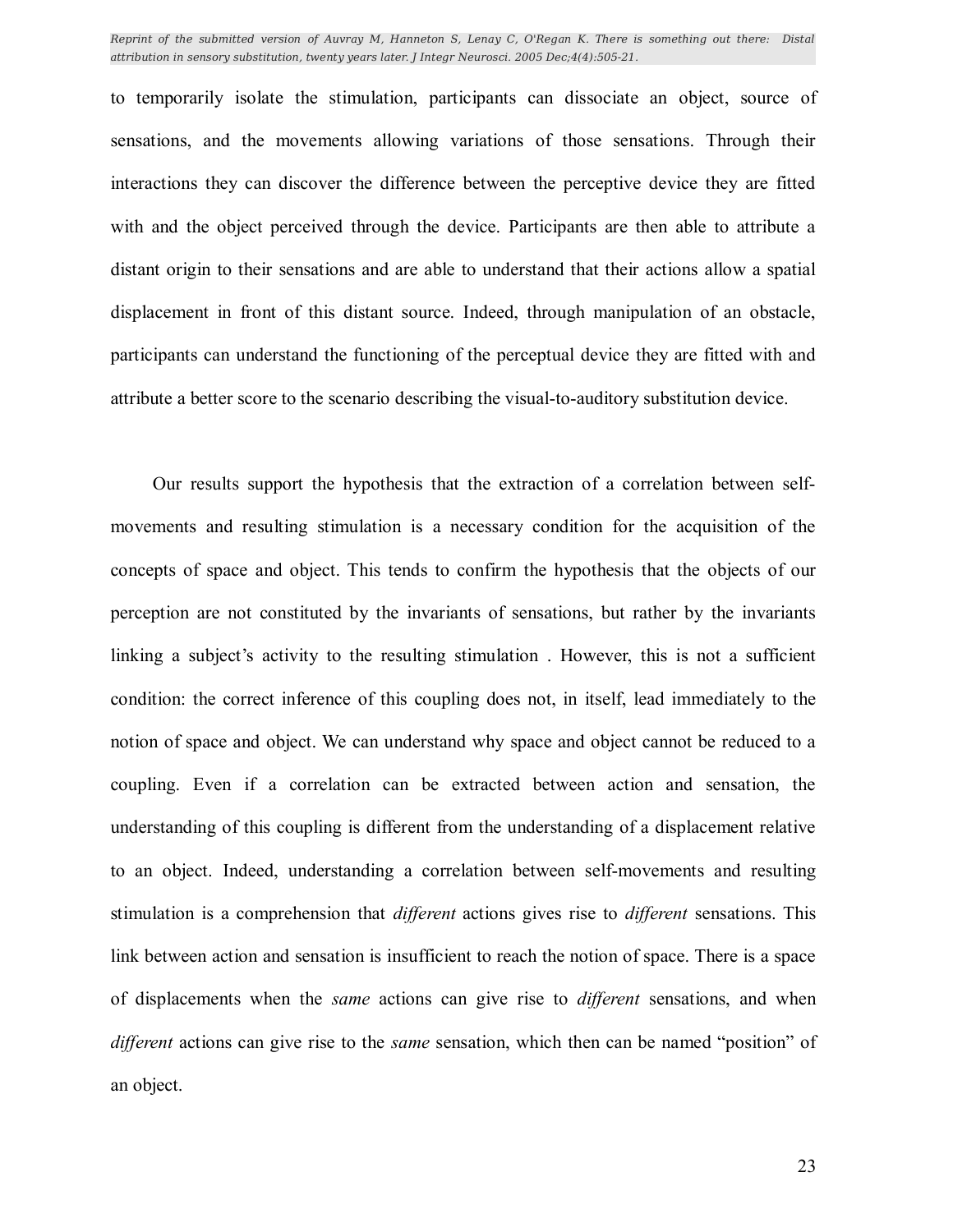The manipulation of an obstacle allows the participants to escape from the strict correspondence between action and sensations. Now, different actions can give rise to the same sensation (or the same absence of sensation). There is dissociation between an object, source of sensations, and the movements allowing variations of those sensations. The active and reversible obstruction of perception can thus be understood as an interposition. This obstacle allowed participants to differentiate between the sensory stimulation (proximal stimulation) and the distant source giving rise to that stimulation (distal perception). The source of the stimulation can be understood as being distant because something can be interposed between the perceiver and it. Thanks to the additional sensory motor laws allowed by the reversible obstruction of perception users can understand the variations of stimulation as linked to variations of their points of view on an object situated in the distal perceptual space. They are then able to attain complete distal attribution and to identify the scenario corresponding to the real experimental setup.

In conclusion, sensory substitution devices, like all technical devices, offer to their users new spaces of action and perception. The study of the different ways of interacting with a new technical device allows an investigation of the fundamental mechanisms of perceptual activity and opens a new field of research in epistemology of perception. Indeed, understanding the mechanisms that allow the acquisition of a new tool implies the comprehension of the new spaces of action and of perception offered by the tool. It addresses the question of how users constitute new objects, new points of view and new ways to perceive and to modify their environment. Sensory substitution devices are of interest to study the learning of new spaces of action and perception. These devices can be considered at the same time as new sensory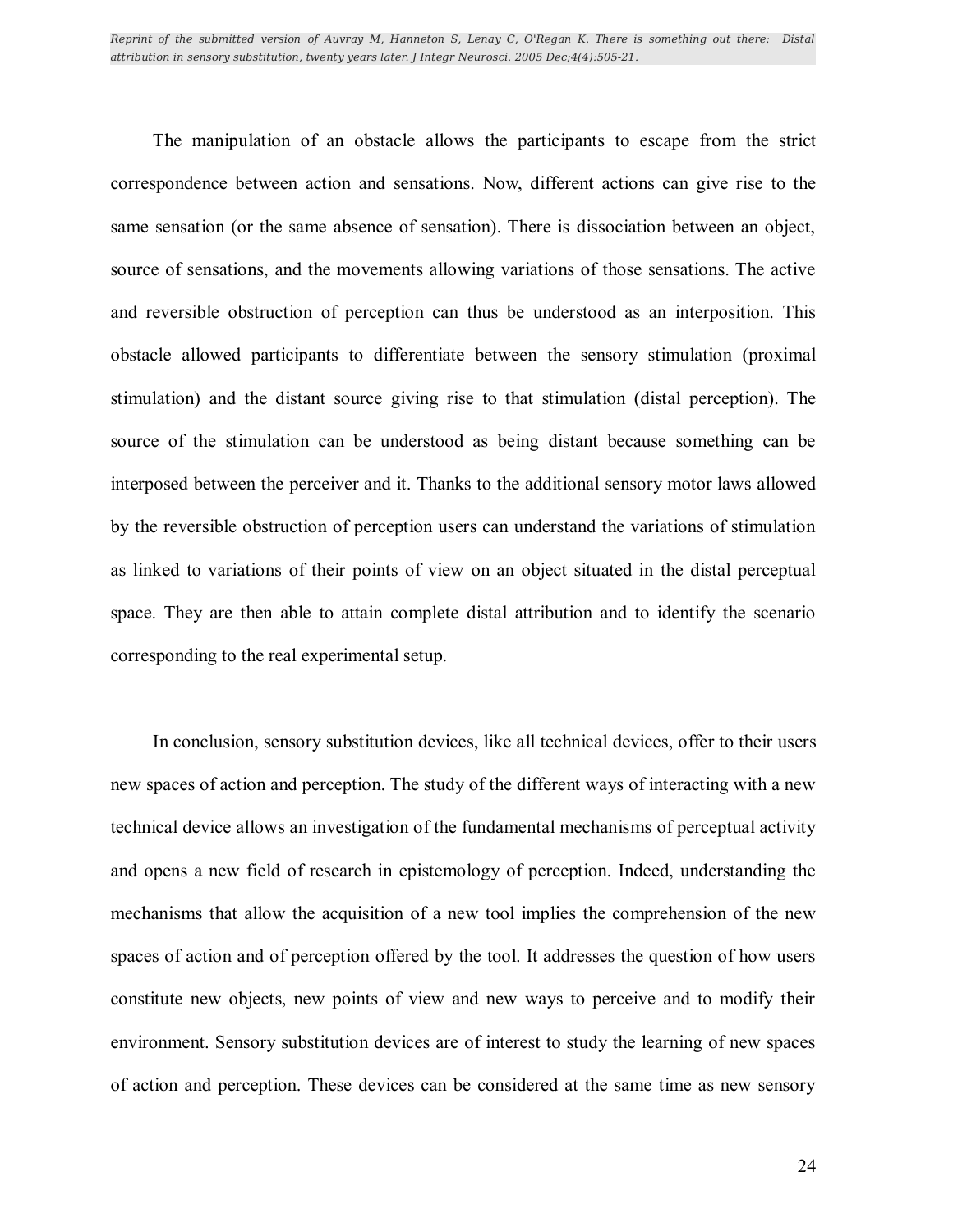modalities and as new tools. They thus allow us to envisage the hypothesis that mediated perception (with a tool) and unmediated perception (with a sensory organ) follow similar mechanisms of appropriation. Studying the use of sensory substitution devices thus allows the understanding of the different components of the constitution of new perceptual spaces. In our experiments, as in Epstein and al.'s, participants easily inferred the existence of a sensorimotor coupling. We showed that the ability to infer the notions of space and objects depend on the possibility of manipulating an object or on the possibility of manipulating an obstacle between the object and the perceiver. These additional sensorimotor conditions allow the participants to build up a distal perceptual space, distal objects and perception of the real world outside, via the device.

#### **Acknowledgements**

We are grateful to Laurent Chavinier and Clément Pimor for their assistance in running participants for this experiment. We also thank Laurent Savin and Guido for their technical help on the design of the experimental material.

#### **References**

[1] Bach-y-Rita P, Brain Mechanisms in Sensory Substitution , Academic Press, New York, 1972.

[2] Bach-y-Rita P, Emerging concepts of brain function, J Integr Neurosci 4:183-205, 2005.

[3] Bach-y-Rita P, Collins CC, Saunders FA, White B, Scadden L, Vision substitution by tactile image projection, Nature 221 : 963-964, 1969.

[4] Bach-y-Rita P, Kercel SW, Sensory substitution and the human-machine interface, Trends Cogn Sci 7:541-546, 2003.

[5] Brooks R, Cambrian Intelligence. The Early History of the New AI , MIT Press, Cambridge MA, 1999.

[6] Condillac EB, Traité des sensations, 1754, reissued in the series Corpus des oeuvres de philosophie en langue française, Fayard, Paris, 1984.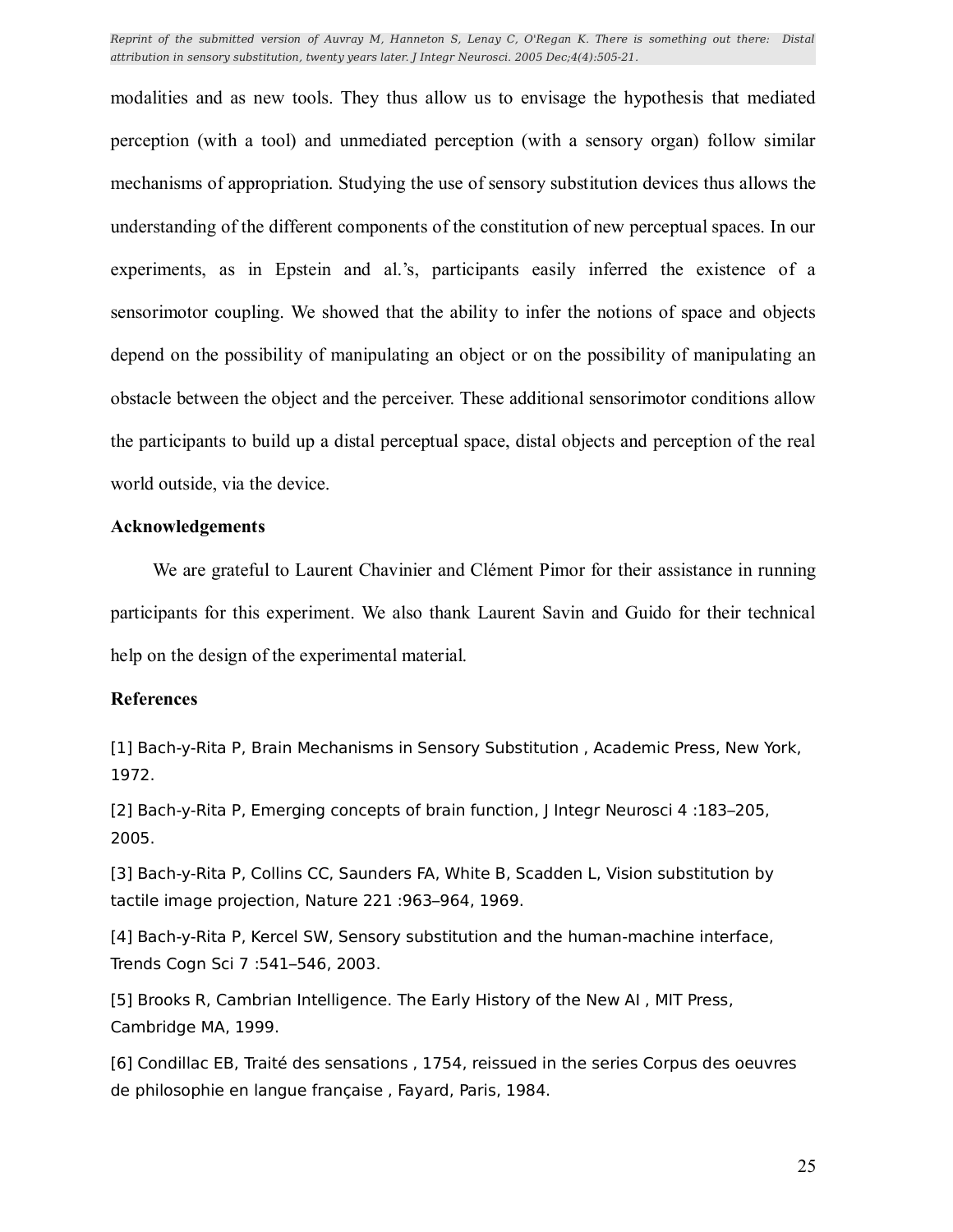[7] Epstein W, Hugues B, Schneider S, Bach-y-Rita P, Is there anything out there? A study of distal attribution in response to vibrotactile stimulation, Perception 15 :275-284, 1986.

[8] Gibson JJ, The Senses Considered as Perceptual Systems, Houghton Mifflin, Boston, 1966.

[9] Gibson JJ, The Ecological Approach to Visual Perception, Houghton Mifflin, Boston, 1979.

[10] Helmholtz H, Physiological Optics , Optical Society of America, Rochester NY, 1909.

[11] Meijer PBL, An experimental system for auditory image representations, IEEE T Biomed Eng 39 :112-121, 1992.

[12] O'Regan JK, No e A, A sensorimotor account of vision and visual consciousness, Behav Brain Sci 24 :939-973, 2001.

[13] Piaget J, La Naissance de l'intelligence chez l'enfant, Delachaux et Niestlé, Neuchâtel, 1936.

[14] Piaget J, La Construction du Réel chez l'enfant, Delachaux et Niestlé, Neuchatel, 1937.

[15] Varela FJ, Thompson E, Rosch E, The Embodied Mind: Cognitive Science and Human Experience , MIT Press, Cambridge MA, 1991.

[16] White BW, Saunders FA, Scadden L, Bach-y-Rita P, Collins CC, Seeing with the skin, Percept Psychophys 7:23-27, 1970.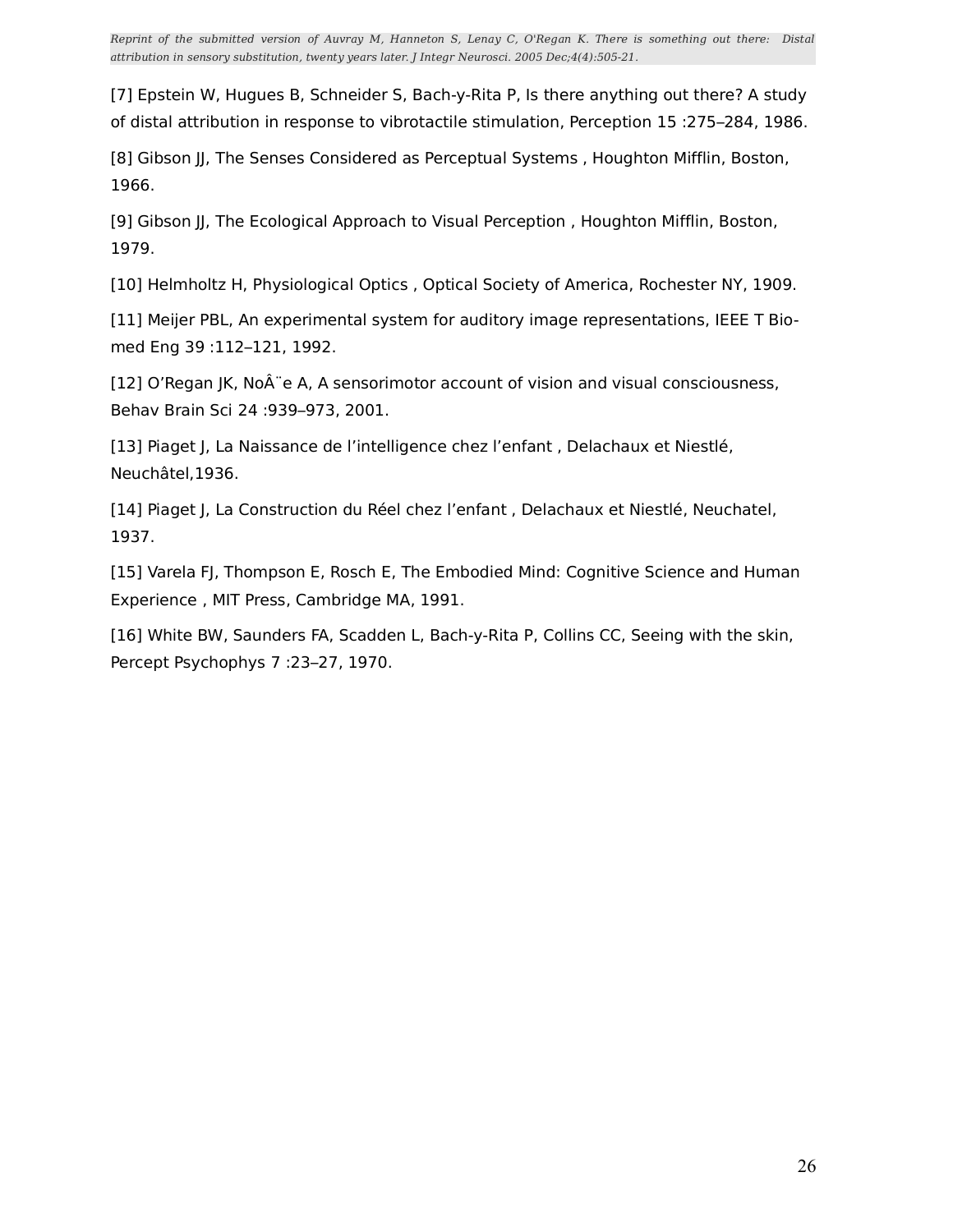#### **Appendix 1**

#### **Scenarios adapted** for the experimental condition "distant object"

1- A luminous object is placed on a table in front of me. An optical device located on my head films this luminous object and converts images of this object into a pattern of sounds.

2- Sensors located on my head record movements of my head. These movements create displacements of myself in front of an object in virtual reality. Images of this object are converted into pattern of sounds.

3- Movements of my head control the sounds of a musical instrument**.**

4- Sensors located on my head record movements of my head. Positions of my head are directly converted into a pattern of sounds.

5- The experimenter controls sound variations as a function of the movements of my head.

6- An object situated in front of me emits sounds that are not linked to my own movements.

These sounds are transmitted to my ears.

7- The device is pre-programmed via a computer to produce sounds randomly, not linked to the position of my body or to my movements.

#### **Scenarios adapted for the experimental condition ìobjectî**

1- I hold a luminous object. An optical device located on my head films this luminous object and converts images of this object into a pattern of sounds.

2- Sensors located on my head and on a luminous object that I manipulate record movements of my head and my hand. These movements create displacements in front of an object in virtual reality. Images of this object are converted into pattern of sounds.

3- Movements of my head and my hand control the sounds of a musical instrument**.**